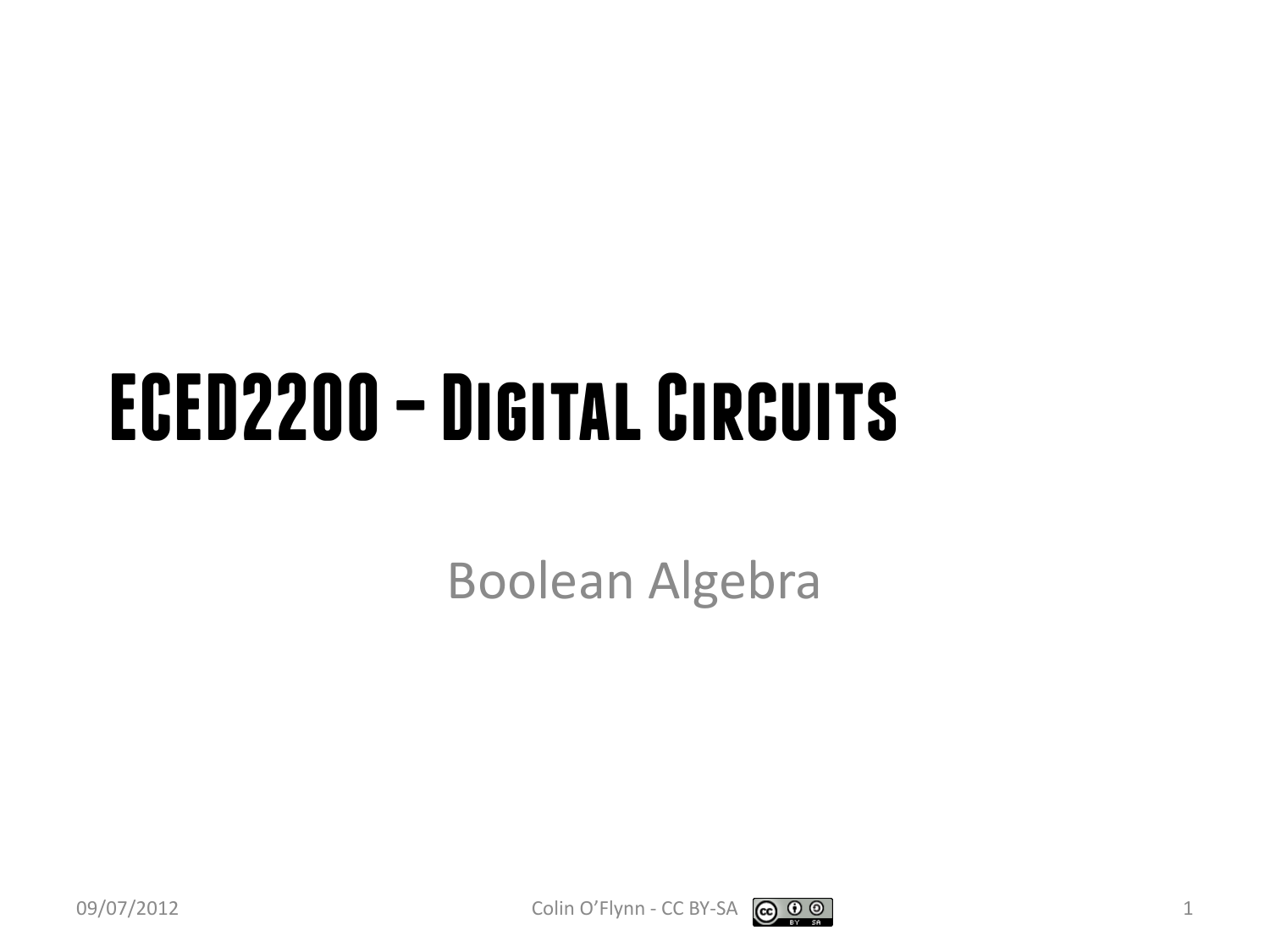# **General Notes**

- See updates to these slides: [www.newae.com/teaching](http://www.newae.com/teaching)
- These slides licensed under '[Creative Commons Attribution-ShareAlike](http://creativecommons.org/licenses/by-sa/3.0/) 3.0 [Unported](http://creativecommons.org/licenses/by-sa/3.0/) License'
- These slides are not the complete course they are extended in-class
- You will find the following references useful, see [www.newae.com/teaching](http://www.newae.com/teaching) for more information/links:
	- The book "Bebop to the Boolean Boogie" which is available to Dalhousie Students
	- Course notes (covers almost everything we will discuss in class)
	- Various websites such as e.g.: [www.play-hookey.com](http://www.play-hookey.com/)
	- The book "Contemporary Logic Design", which was used in previous iterations of the class and you may have already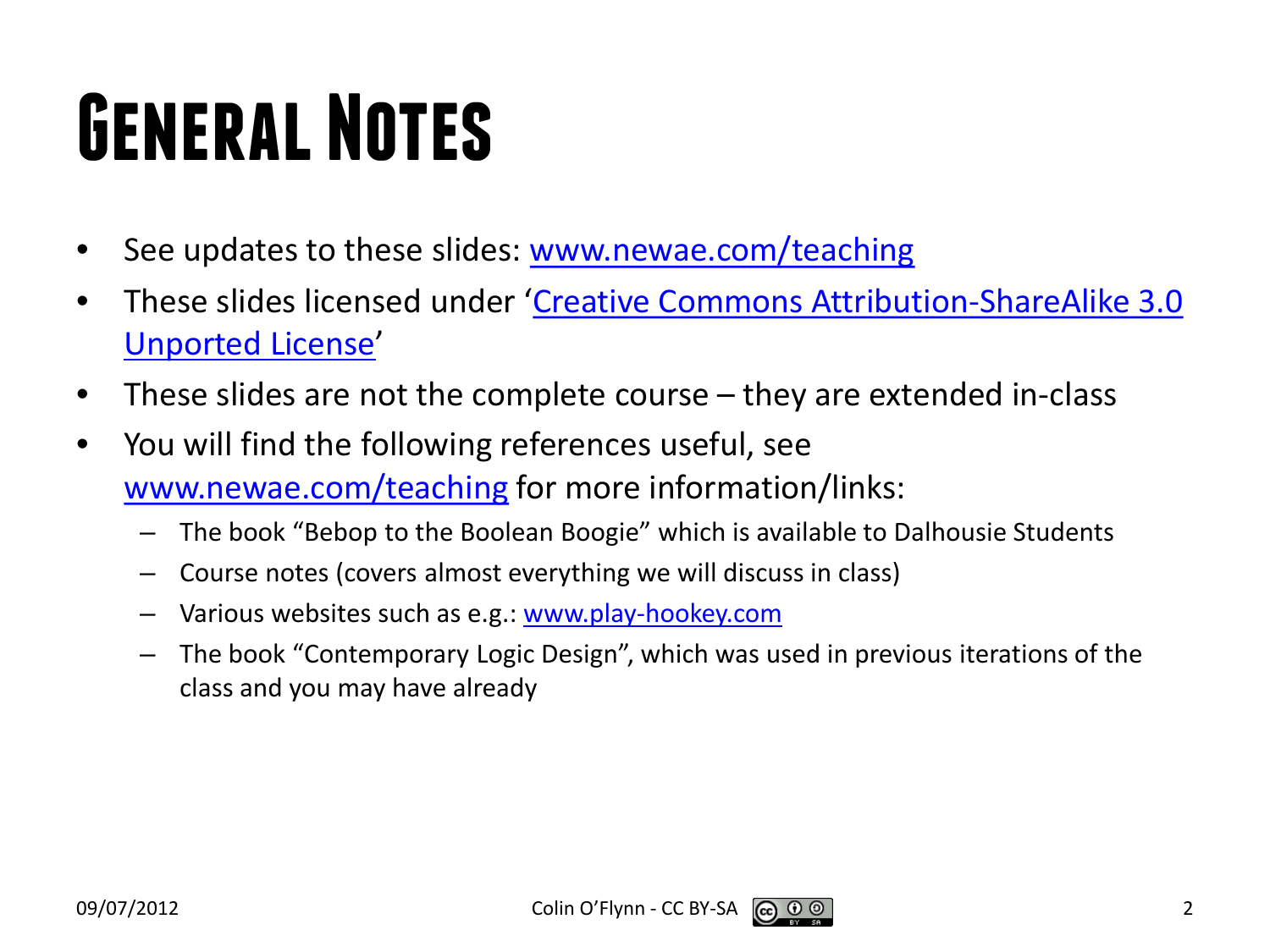#### **BOOLEAN ALGEBRA**

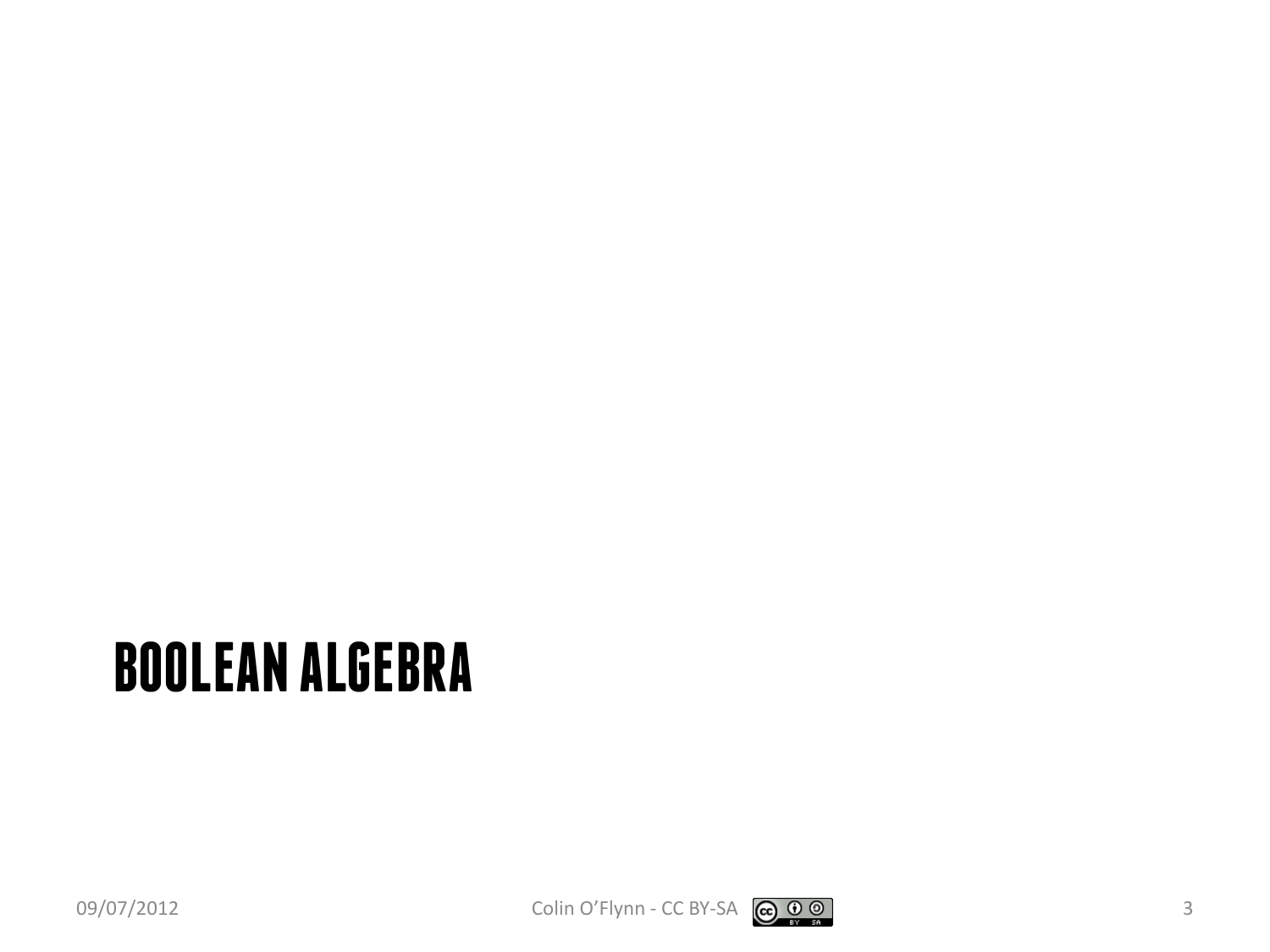| No.                     | <b>Identity</b>                                                                           | <b>Comments</b>   |
|-------------------------|-------------------------------------------------------------------------------------------|-------------------|
| $\mathbf{1}$            | $A+0=A$                                                                                   | Operations with 0 |
|                         |                                                                                           | and 1             |
| $\overline{2}$          | $A+1=1$                                                                                   | Operations with 0 |
|                         |                                                                                           | and 1             |
| $\overline{\mathbf{3}}$ | $A+A=A$                                                                                   | Idempotent        |
| $\overline{\mathbf{4}}$ | $A+\overline{A}=1$                                                                        | Complements       |
| 5                       | $A \bullet 0=0$                                                                           | Operations with 0 |
|                         |                                                                                           | and 1             |
| 6                       | $A \bullet 1 = A$                                                                         | Operations with 0 |
|                         |                                                                                           | and 1             |
| $\overline{\mathbf{z}}$ | $A \bullet A = A$                                                                         | Idempotent        |
| 8                       | $A \bullet \overline{A} = 0$                                                              | Complements       |
| 9                       | $A = A$                                                                                   |                   |
| 10                      | $A+B=B+A$                                                                                 | Commutative       |
| 11                      | $A \bullet B = B \bullet A$                                                               | Commutative       |
| 12                      | $A+(B+C)=(A+B)+C=A+B+C$                                                                   | Associative       |
| 13                      | $A \bullet (B \bullet C) = (A \bullet B) \bullet C = A \bullet B \bullet C$               | Associative       |
| 14                      | $A \bullet (B+C)=(A \bullet B)+(A \bullet C)$                                             | Distributive      |
| 15                      | $A+(B\bullet C)=(A+B)\bullet (A+C)$                                                       | Distributive      |
| 16                      | $A+(A \bullet B)=A$                                                                       | Absorption        |
| 17                      | $A \bullet (A + B) = A$                                                                   | Absorption        |
| 18                      | $(A \bullet B)+(A \bullet C)+(B \bullet C)=(A \bullet B)+(A \bullet C)$                   | Consensus         |
| 19                      | $\overline{A+B+C+}=\overline{A}\bullet\overline{B}\bullet\overline{C}$                    | De Morgan         |
| 20                      | $\overline{A \bullet B \bullet C \bullet } = \overline{A} + \overline{B} + \overline{C} $ | De Morgan         |
| 21                      | $(A+\overline{B}) \bullet B = A \bullet B$                                                | Simplification    |
| 22                      | $(A \bullet B) + B = A + B$                                                               | Simplification    |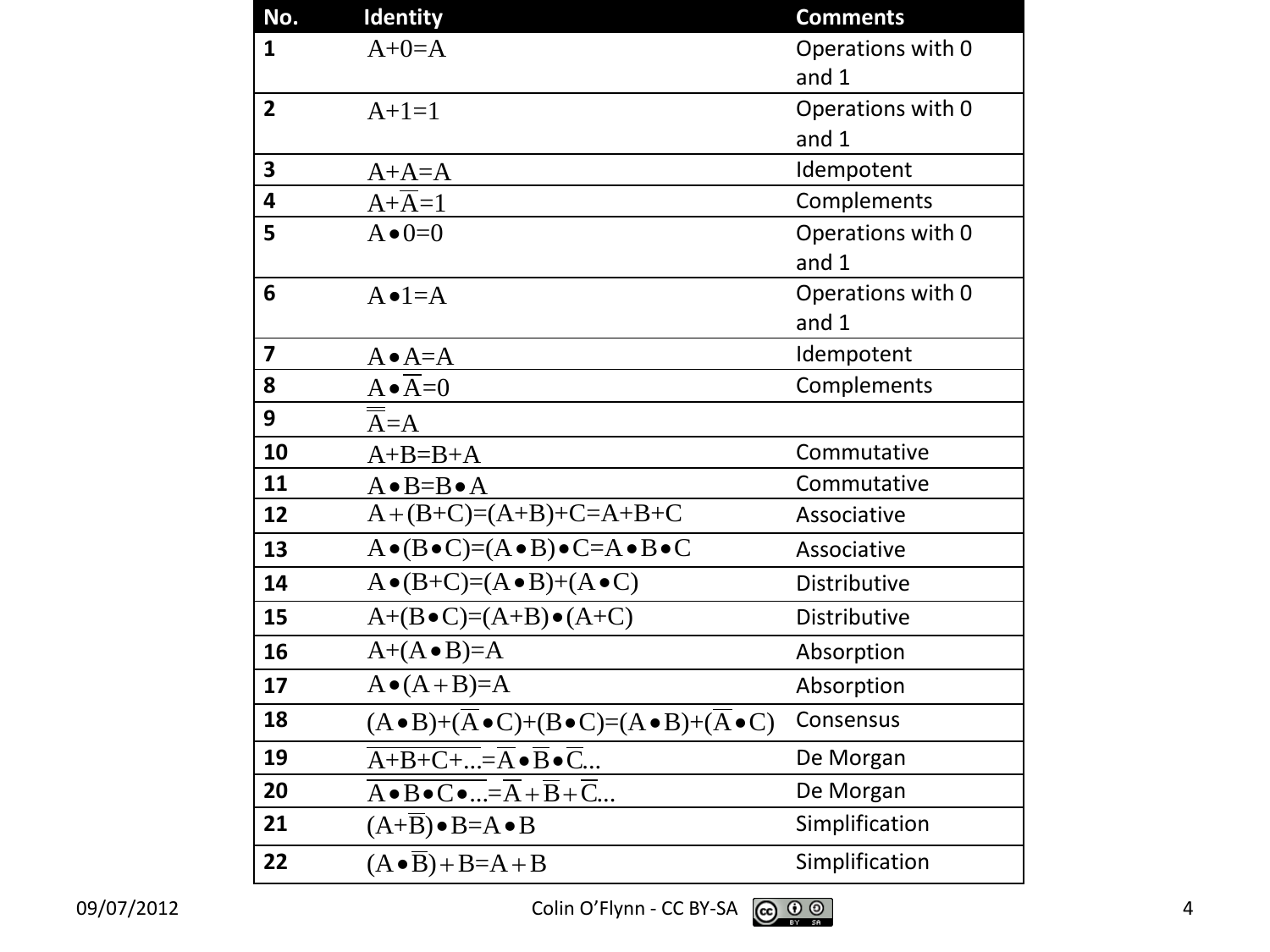## **Operations with 0 and 1**

 $A+0=A$  $A+1=1$  $A \cdot 0 = 0$  $A \cdot 1 = A$ 

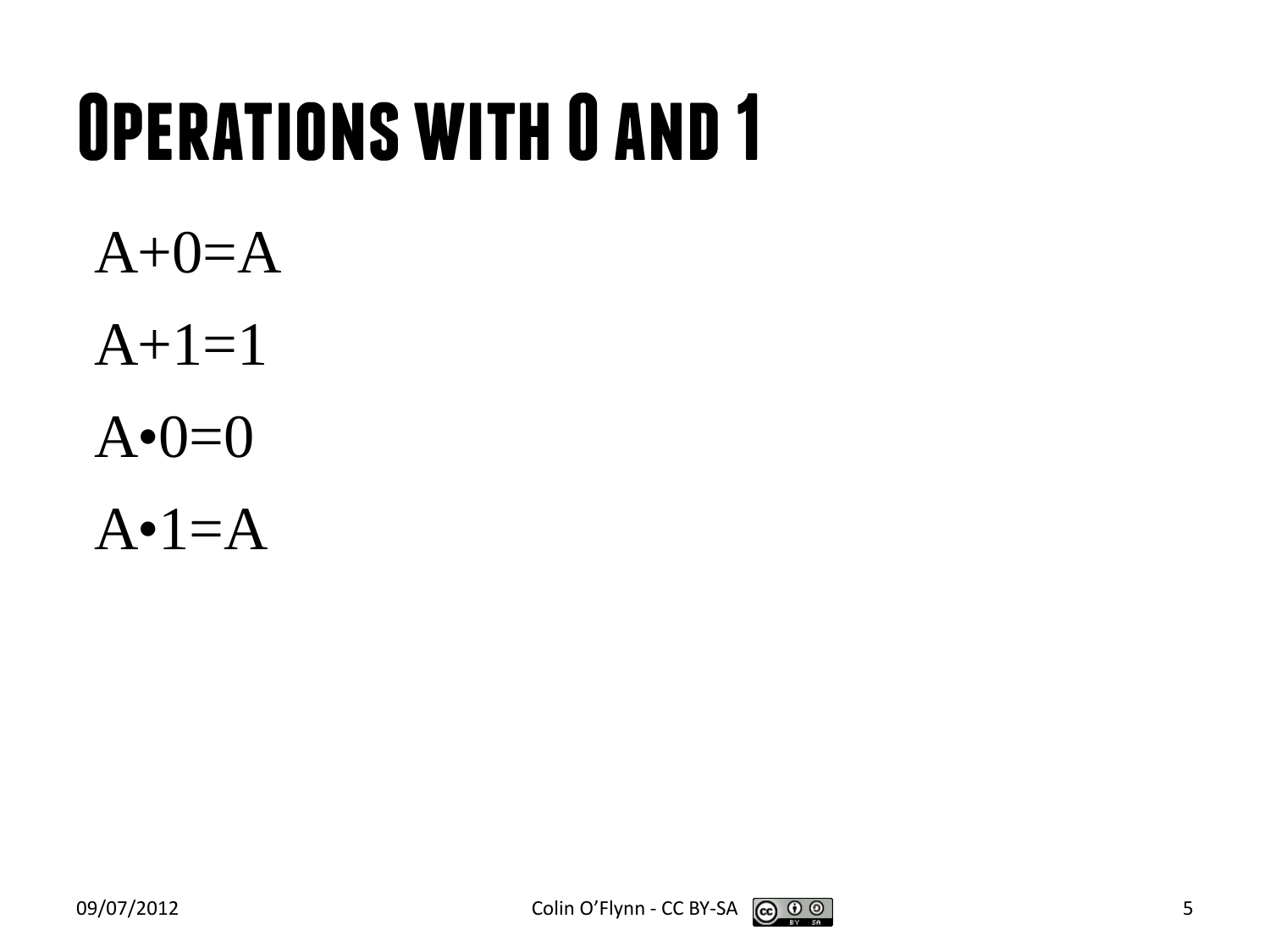#### **Idempotent Rules**







$$
\bigcirc \hspace{-7.5pt} \bullet \hspace{-7.5pt} \circ \hspace{-7.5pt} \bullet
$$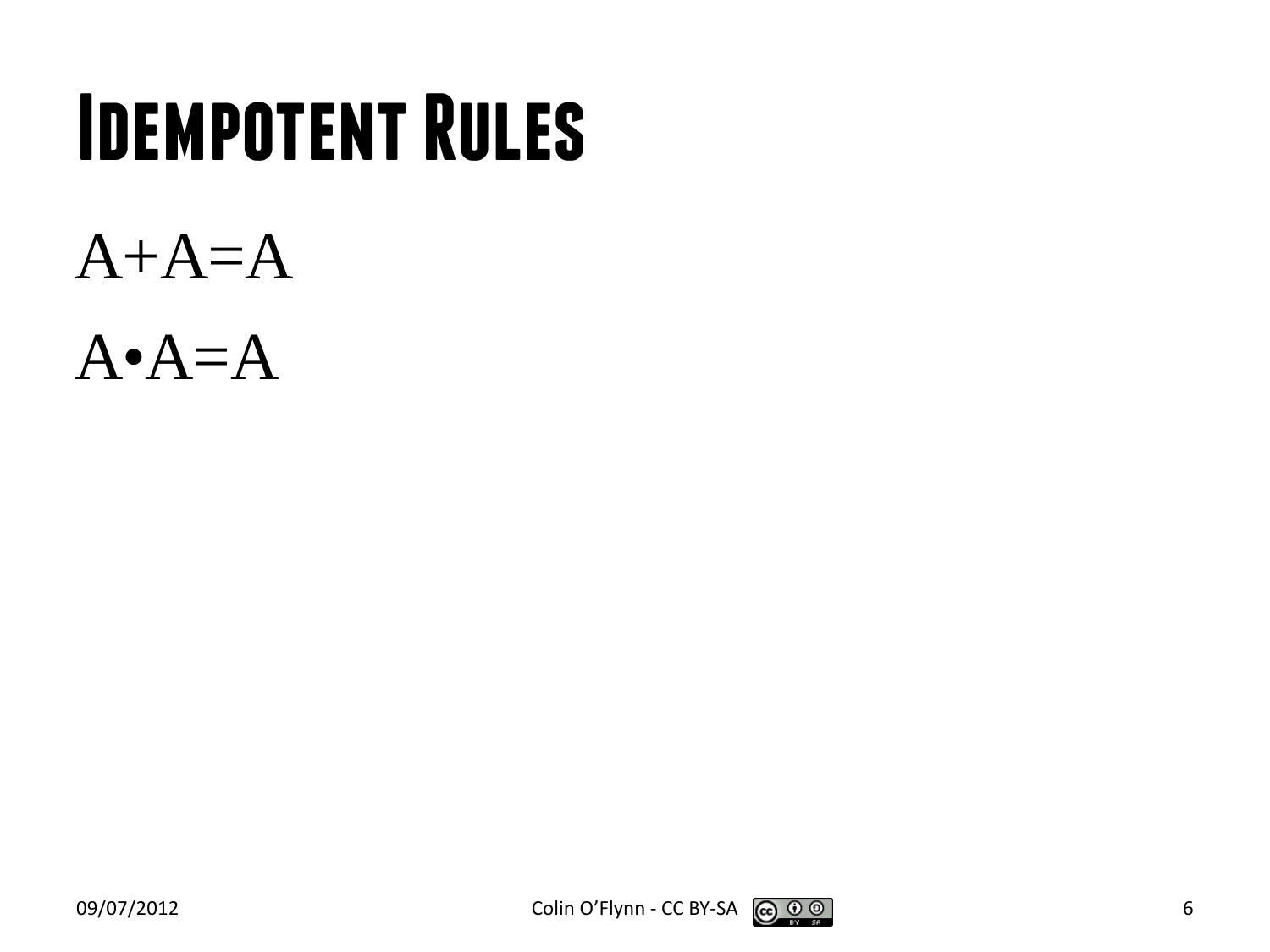#### **Complementary Rules**

#### $A+A=1$





$$
\bigcirc \limits_{\scriptscriptstyle \mathbf{F}}\mathbf{O} \hspace{0.1cm} \bigcirc \limits_{\scriptscriptstyle \mathbf{F}}\mathbf{O}
$$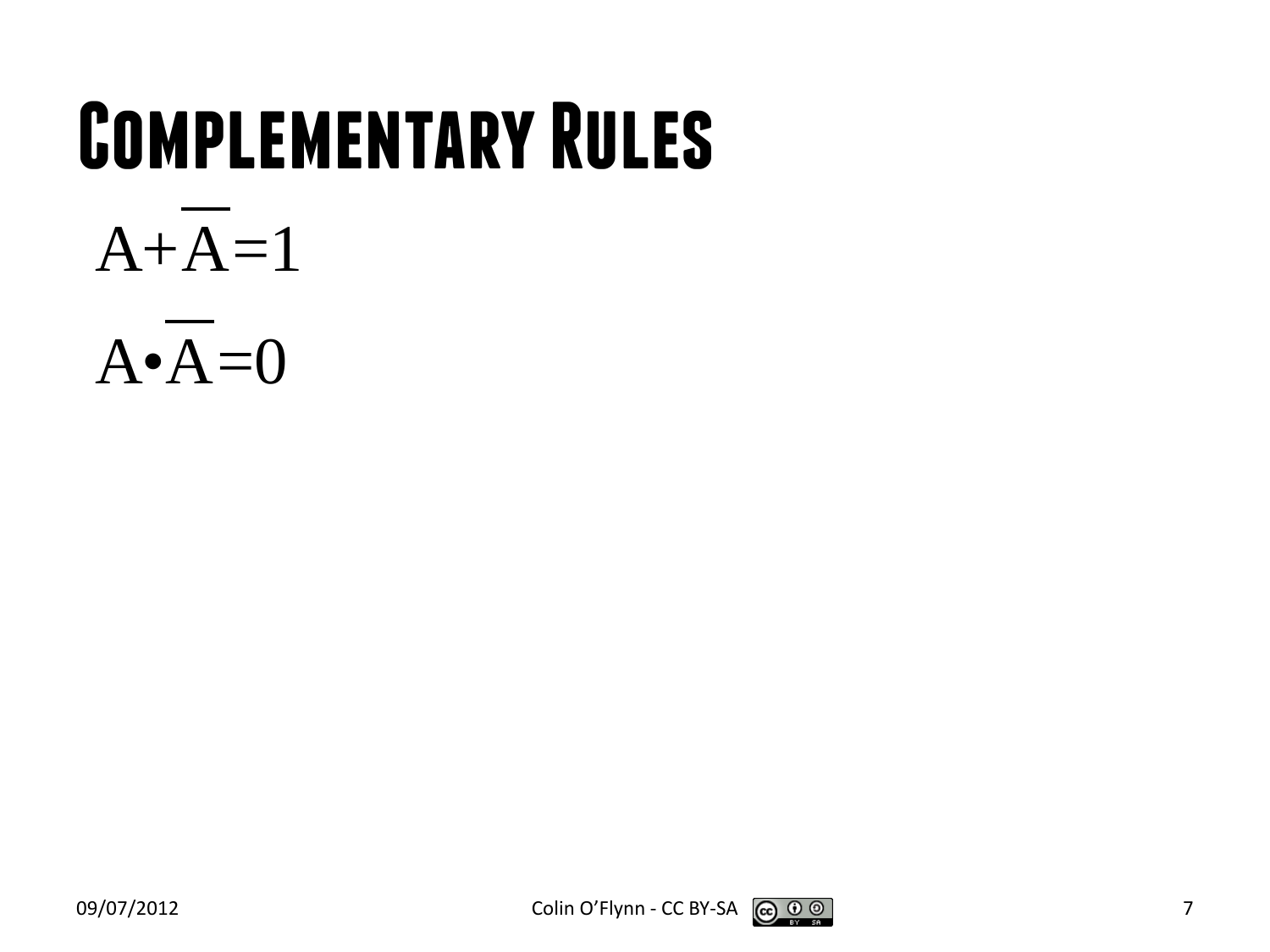#### **Involution**

$$
\overline{A} = A
$$



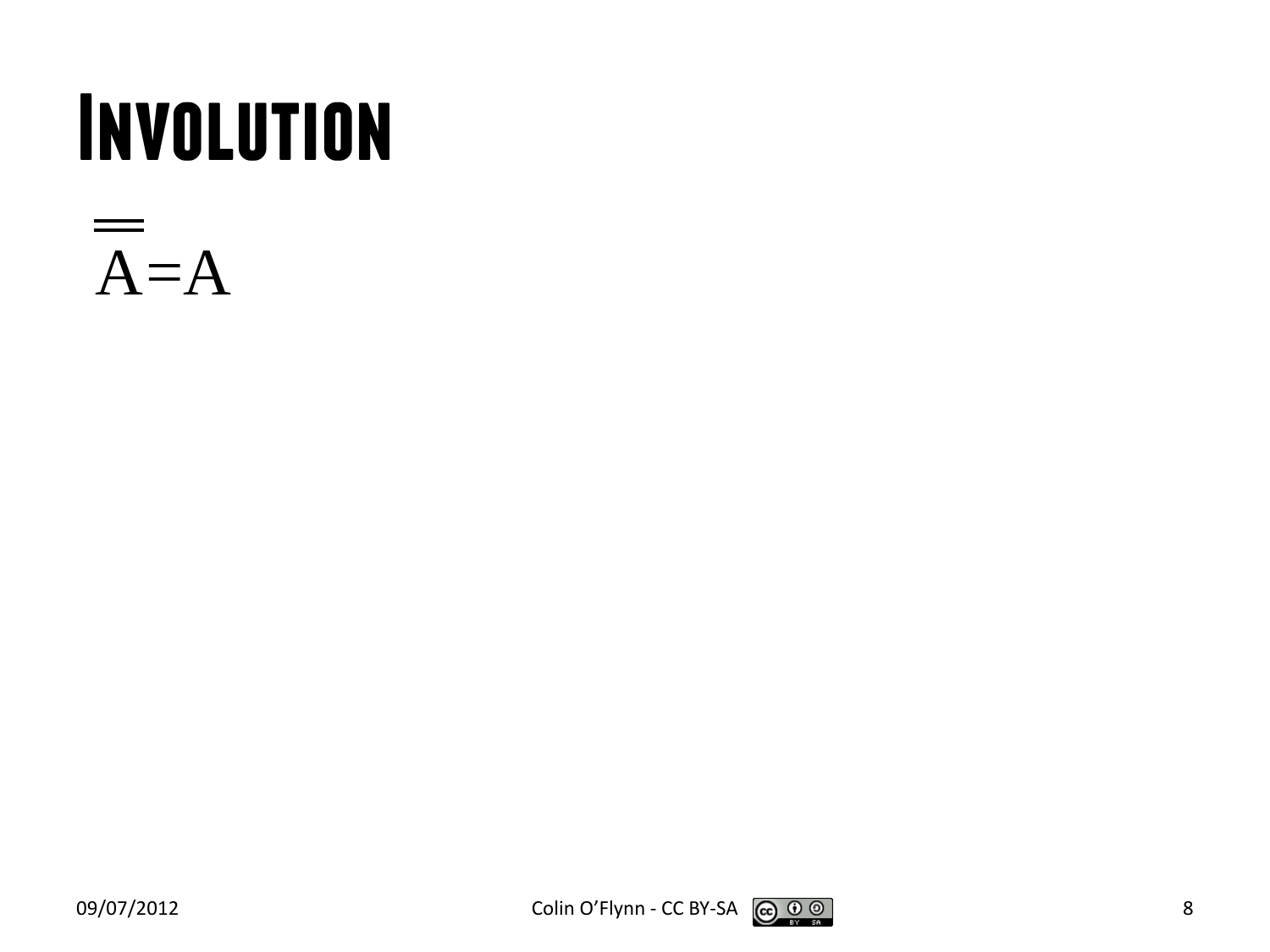#### **Commutative**

#### $A+B=B+A$  $A \bullet B = B \bullet A$



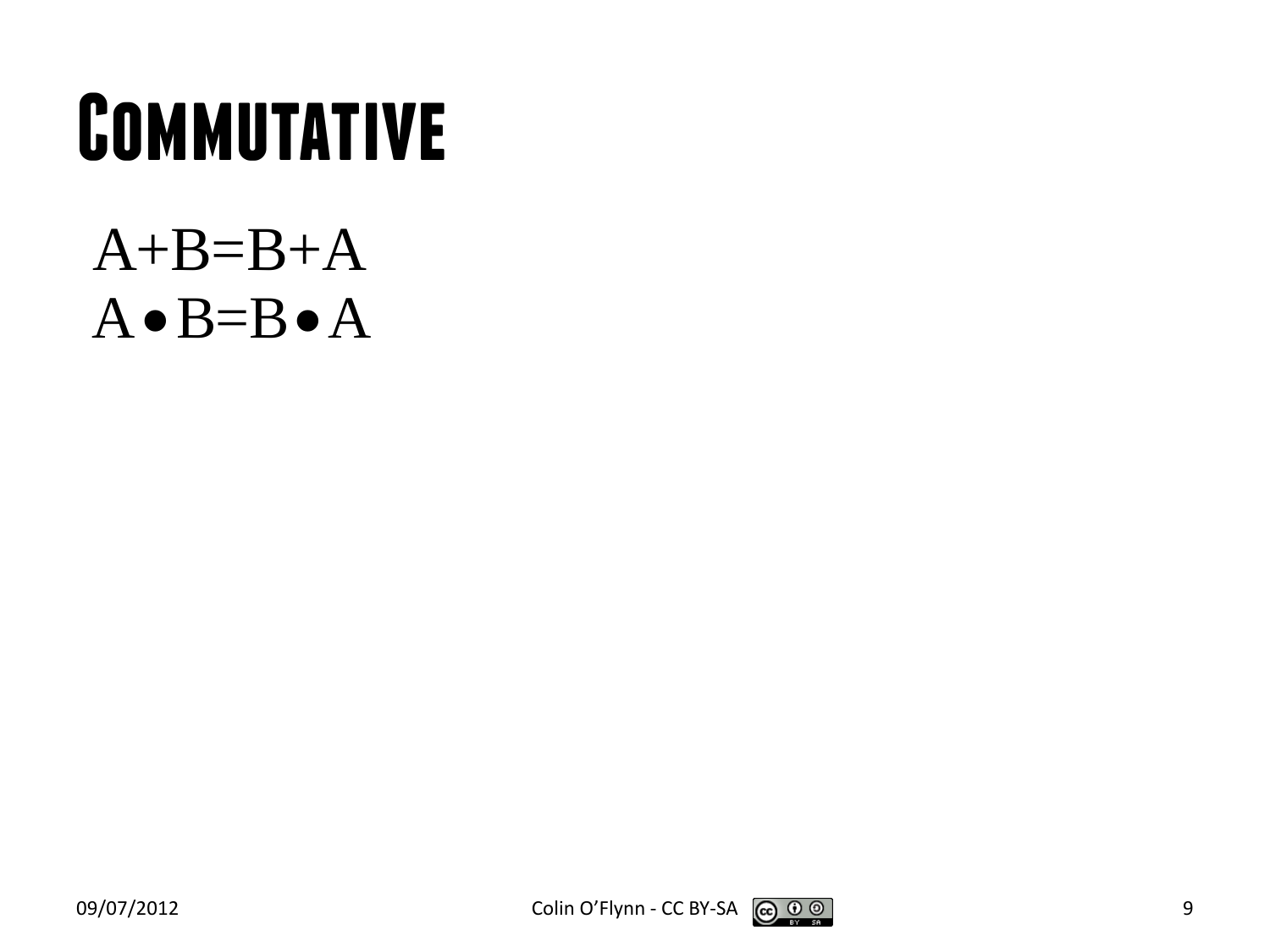#### **Associative Rules**

#### $A + (B+C) = (A+B)+C = A+B+C$  $A \bullet (B \bullet C) = (A \bullet B) \bullet C = A \bullet B \bullet C$



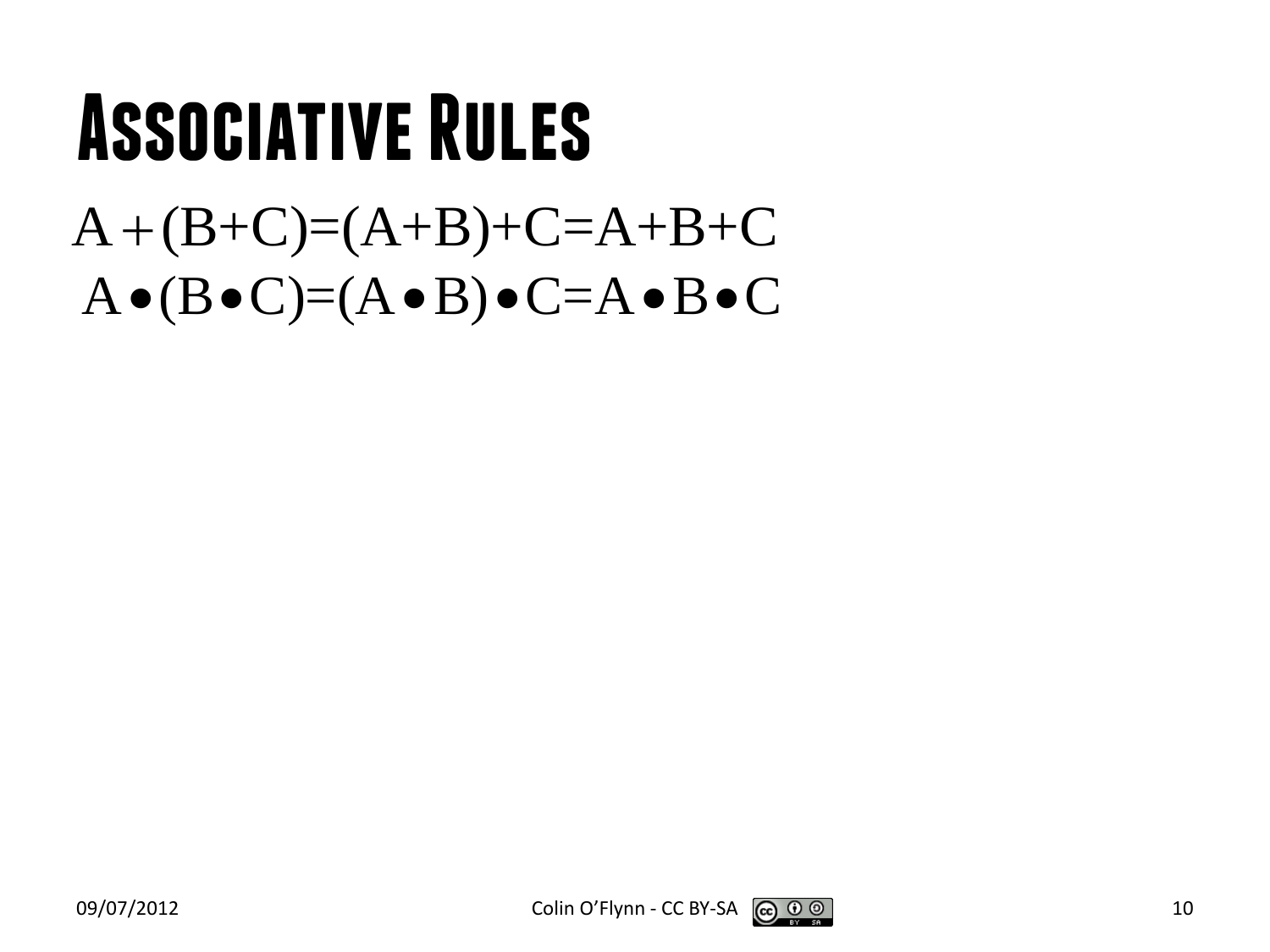#### **Distributive**

#### $A \bullet (B+C)=(A \bullet B)+(A \bullet C)$  $A+(B\bullet C)=(A+B)\bullet (A+C)$



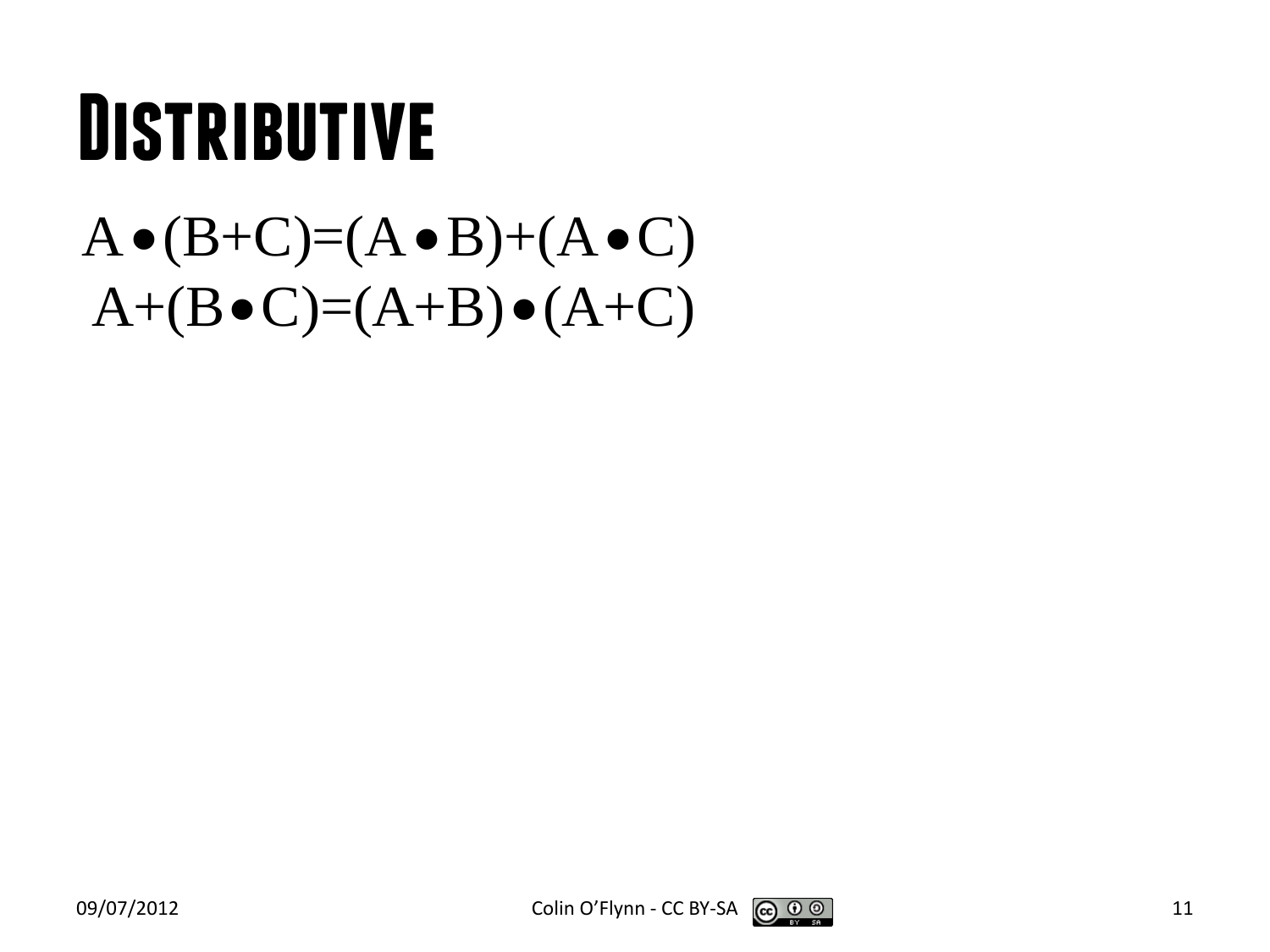# **Order of Operations**

#### $Y = A + \overline{B} \cdot C$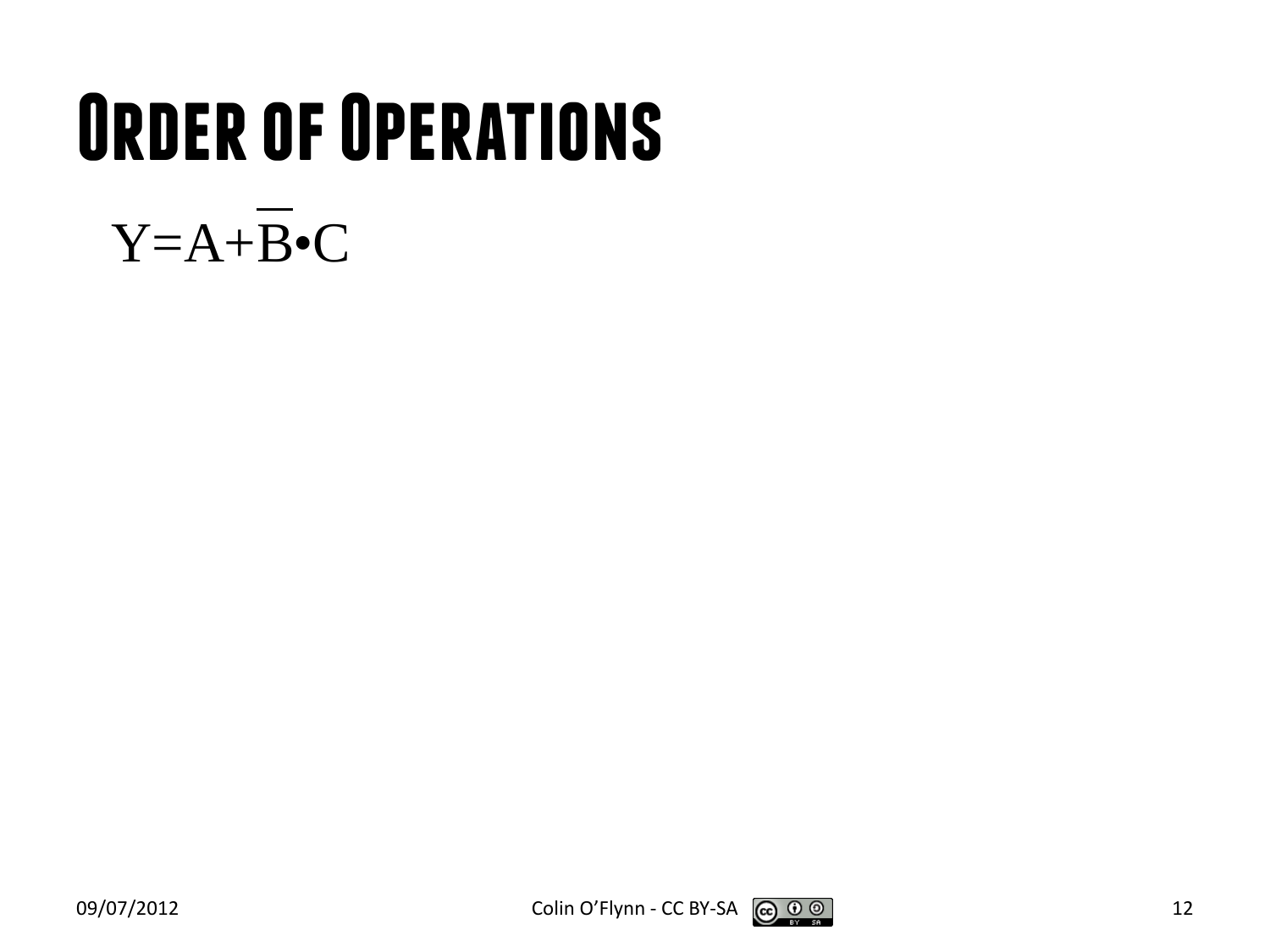#### **Absorption**  $A+(A \bullet B)=A$

 $A \bullet (A + B)=A$ 

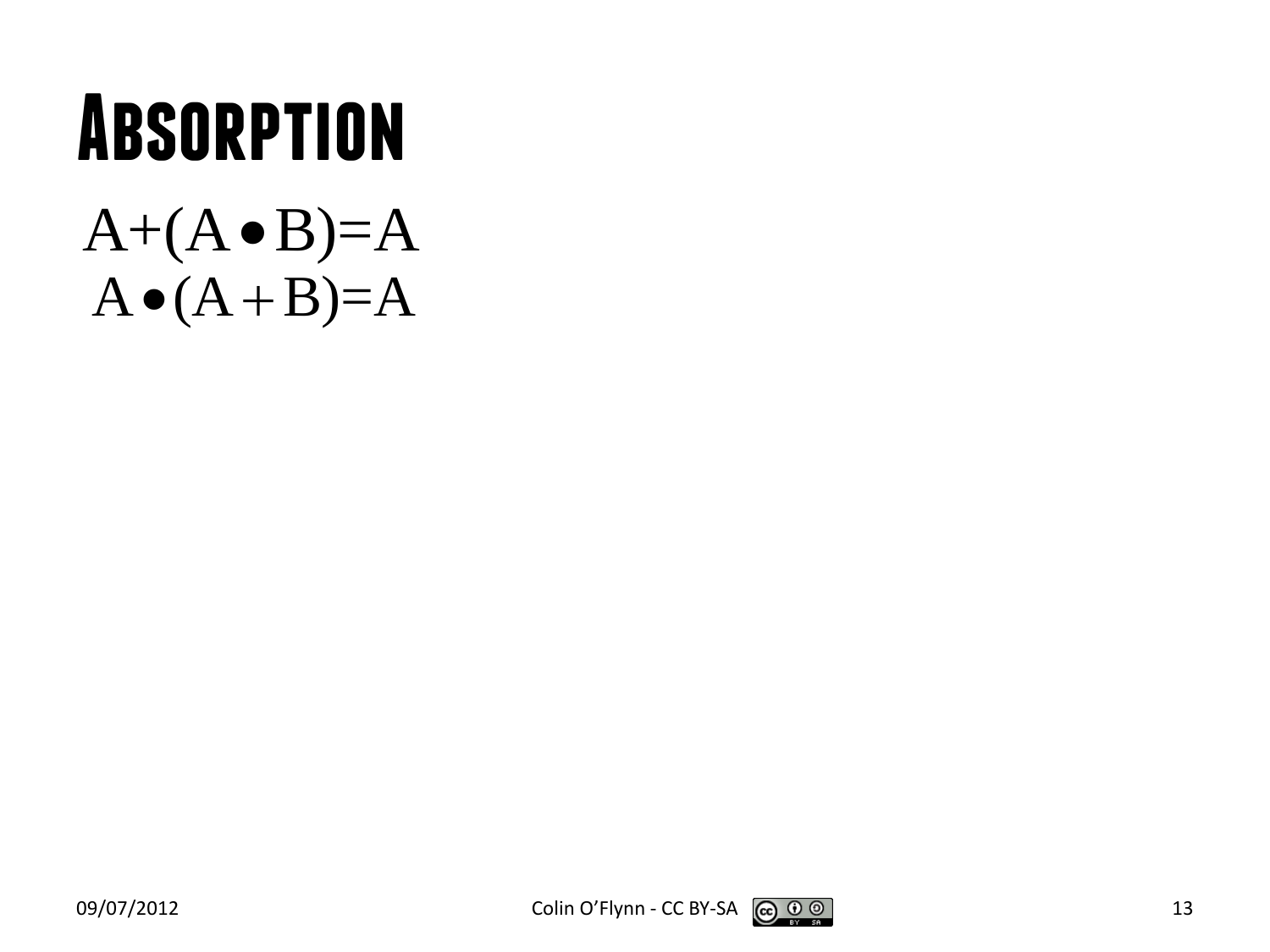#### **Consensus**  $(A \bullet B) + (\overline{A} \bullet C) + (B \bullet C) = (A \bullet B) + (\overline{A} \bullet C)$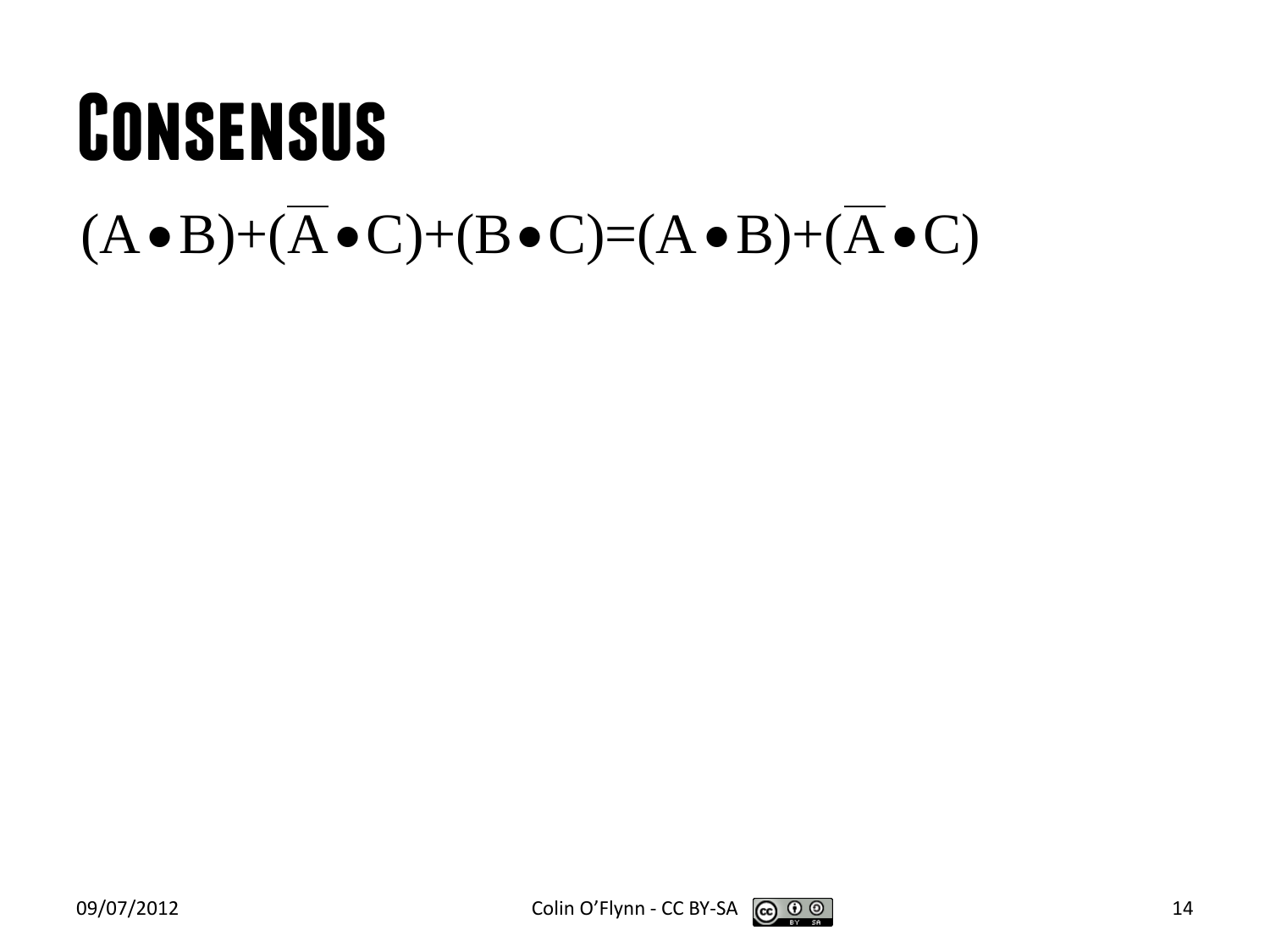#### **DeMorgan**

#### $\overline{A+B+C+...}=\overline{A}\bullet\overline{B}\bullet\overline{C}...$  $\overline{A \bullet B \bullet C \bullet ...} = \overline{A} + \overline{B} + \overline{C} ...$



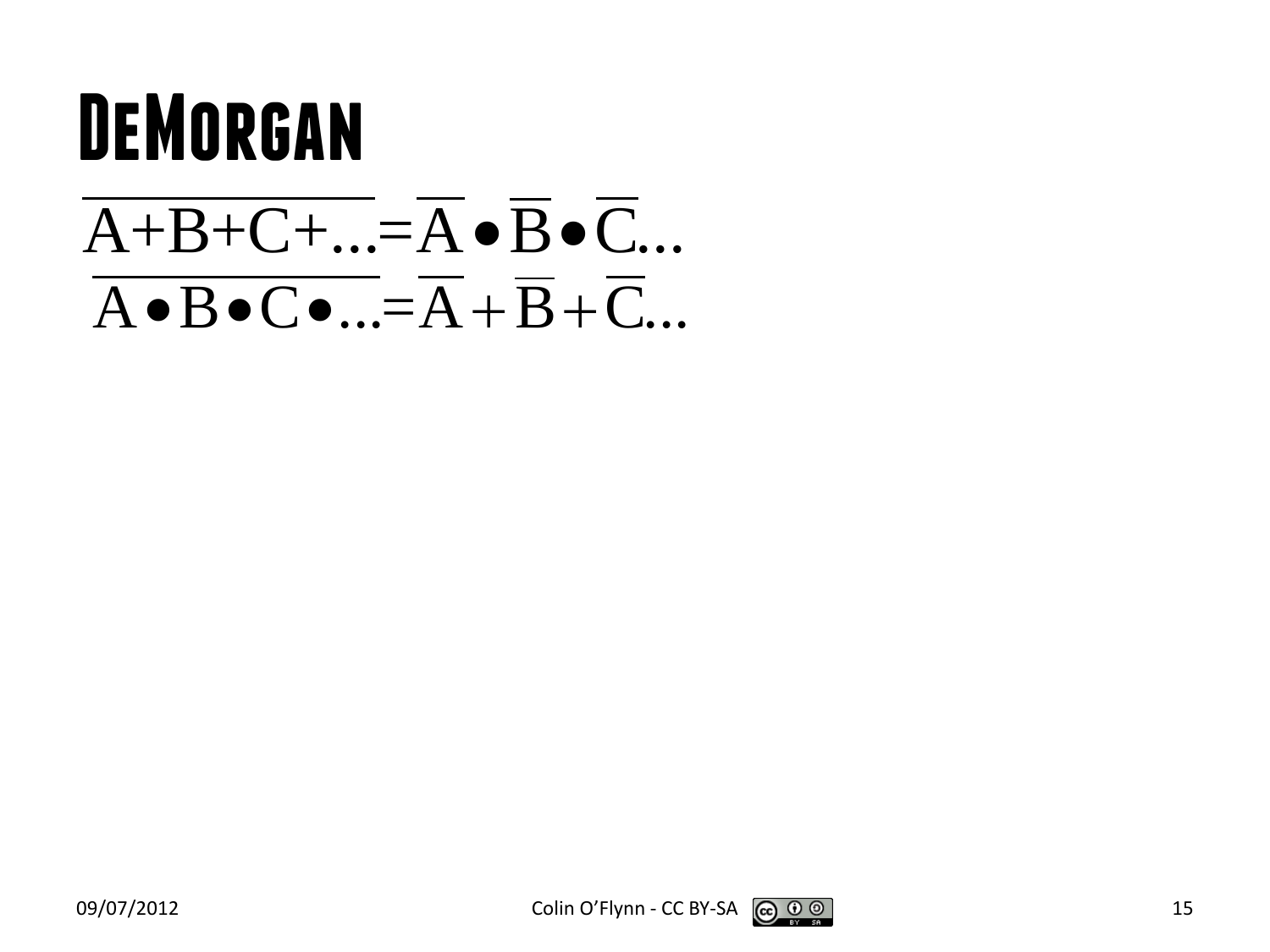#### **Simplification**  $(A+B) \bullet B = A \bullet B$  $(A \bullet \overline{B}) + B = A + B$  $A+(A \cdot B)=A$  $A \cdot (A+B)=A$

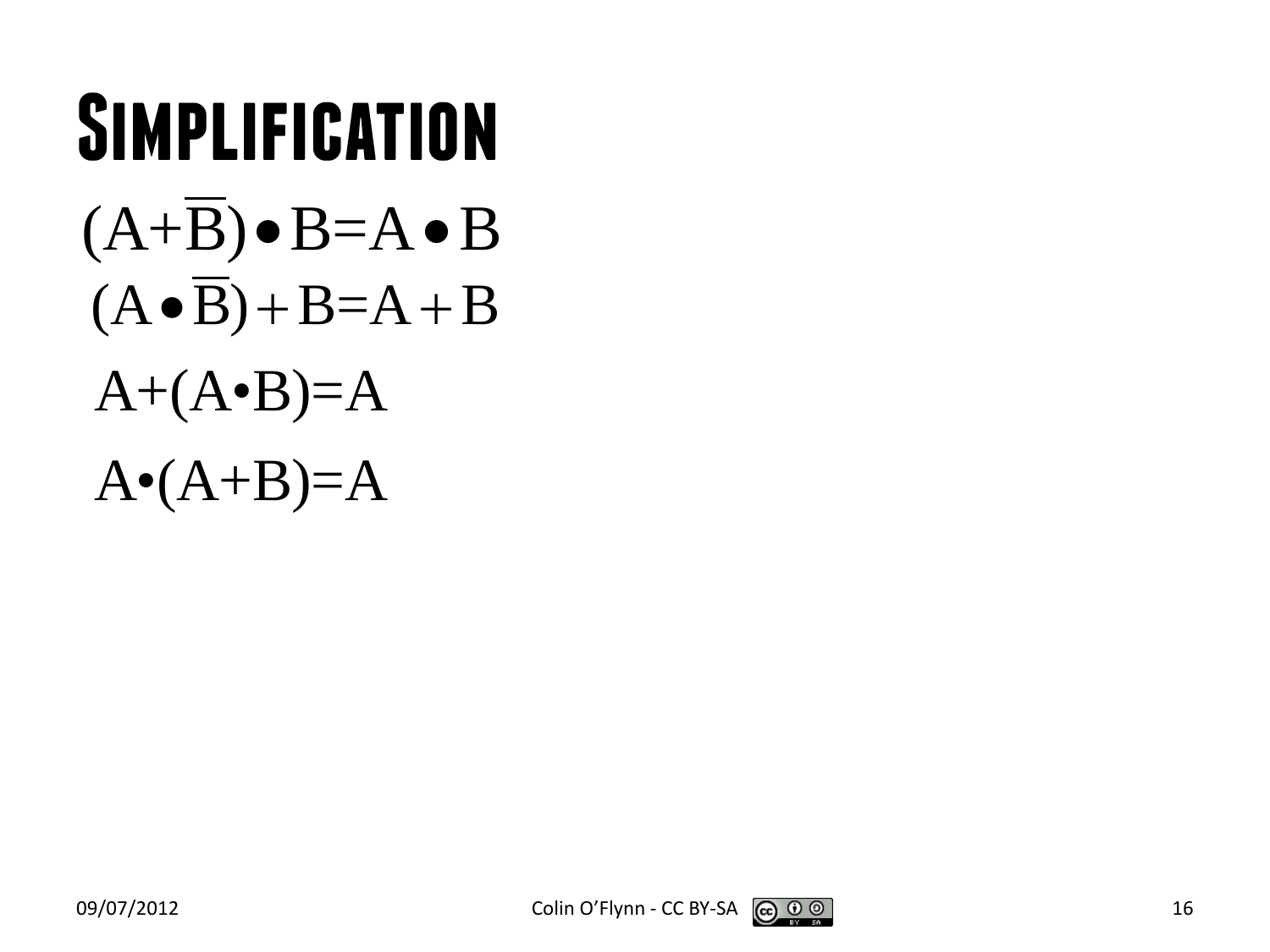# **Proof by Perfect Induction**  $(A+\overline{B})\bullet B = A \bullet B$

|  | $\overline{B}$ $(A+\overline{B})$ Y |  |
|--|-------------------------------------|--|
|  |                                     |  |
|  |                                     |  |
|  |                                     |  |
|  |                                     |  |

| Д              | B              |  |
|----------------|----------------|--|
| $\mathbf{0}$   | $\overline{0}$ |  |
| $\overline{0}$ | $\mathbf 1$    |  |
| $\mathbf 1$    | $\overline{0}$ |  |
|                |                |  |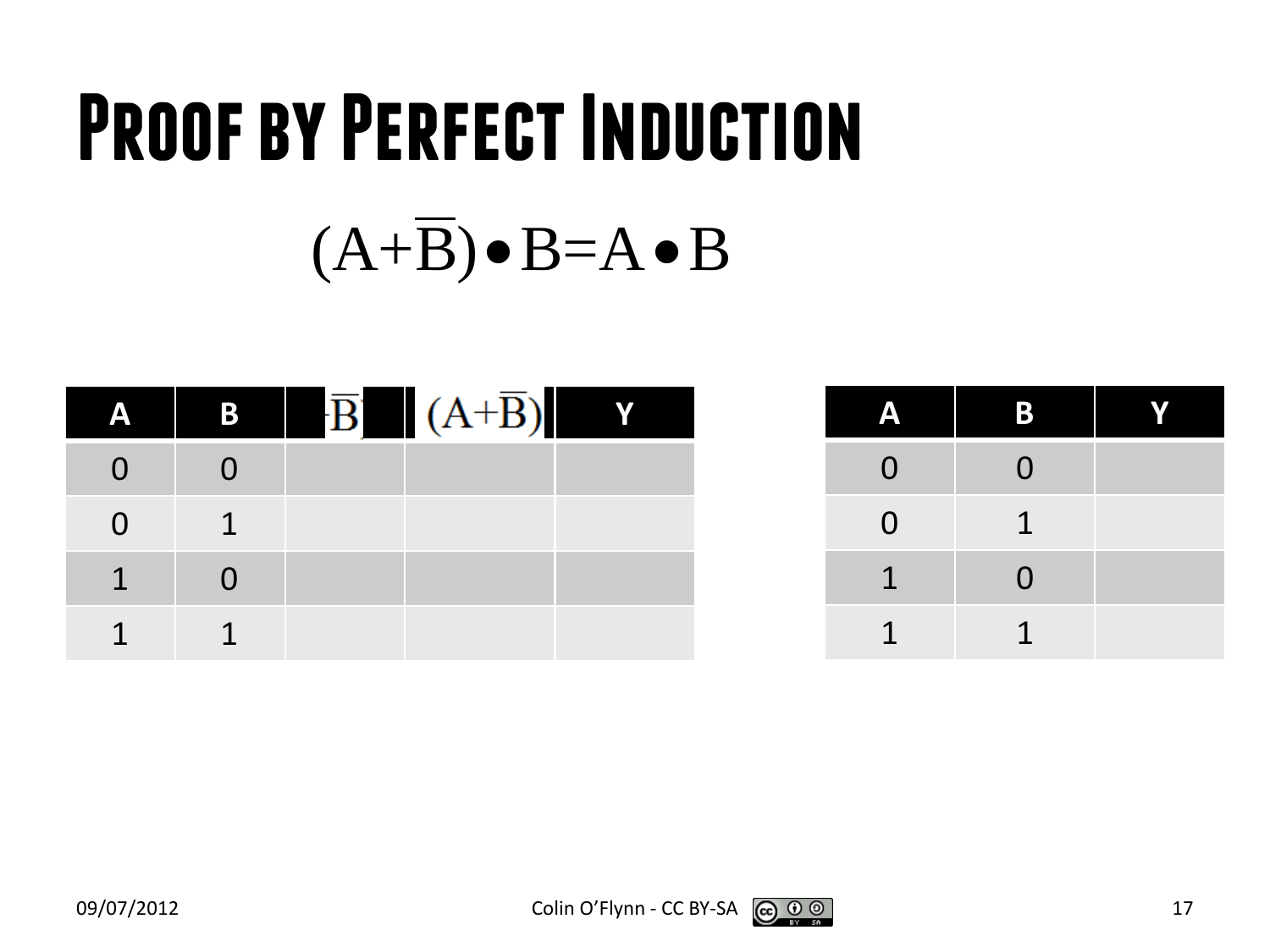## **Deriving Identities**

 $A+(A \cdot B)=A$ 

| No. | <b>Identity</b>                                                                             | <b>Comments</b>     |
|-----|---------------------------------------------------------------------------------------------|---------------------|
| 1   | $A+0=A$                                                                                     | Operations with 0   |
|     |                                                                                             | and 1               |
| 2   | $A+1=1$                                                                                     | Operations with 0   |
|     |                                                                                             | and 1               |
| з   | $A+A=A$                                                                                     | Idempotent          |
| 4   | $A+A=1$                                                                                     | Complements         |
| 5   | $A \bullet 0 = 0$                                                                           | Operations with 0   |
|     |                                                                                             | and 1               |
| 6   | $A \bullet 1 = A$                                                                           | Operations with 0   |
|     |                                                                                             | and 1               |
| 7   | $A \cdot A = A$                                                                             | Idempotent          |
| 8   | $A \cdot A = 0$                                                                             | Complements         |
| 9   | A=A                                                                                         |                     |
| 10  | $A+B=B+A$                                                                                   | Commutative         |
| 11  | $A \bullet B = B \bullet A$                                                                 | Commutative         |
| 12  | $A+(B+C)=(A+B)+C=A+B+C$                                                                     | Associative         |
| 13  | $A \bullet (B \bullet C) = (A \bullet B) \bullet C = A \bullet B \bullet C$                 | Associative         |
| 14  | $A \bullet (B+C)=(A \bullet B)+(A \bullet C)$                                               | <b>Distributive</b> |
| 15  | $A+(B\bullet C)=(A+B)\bullet (A+C)$                                                         | <b>Distributive</b> |
| 16  | $A+(A \bullet B)=A$                                                                         | Absorption          |
| 17  | $A \bullet (A + B)=A$                                                                       | Absorption          |
| 18  | $(A \cdot B) + (\overline{A} \cdot C) + (B \cdot C) = (A \cdot B) + (\overline{A} \cdot C)$ | Consensus           |
| 19  | $\overline{A+B+C+}=\overline{A}\bullet\overline{B}\bullet\overline{C}$                      | De Morgan           |
| 20  | $\overline{A \bullet B \bullet C \bullet } = \overline{A} + \overline{B} + \overline{C} $   | De Morgan           |
| 21  | $(A+B) \cdot B = A \cdot B$                                                                 | Simplification      |
| 22  | $(A \cdot B) + B = A + B$                                                                   | Simplification      |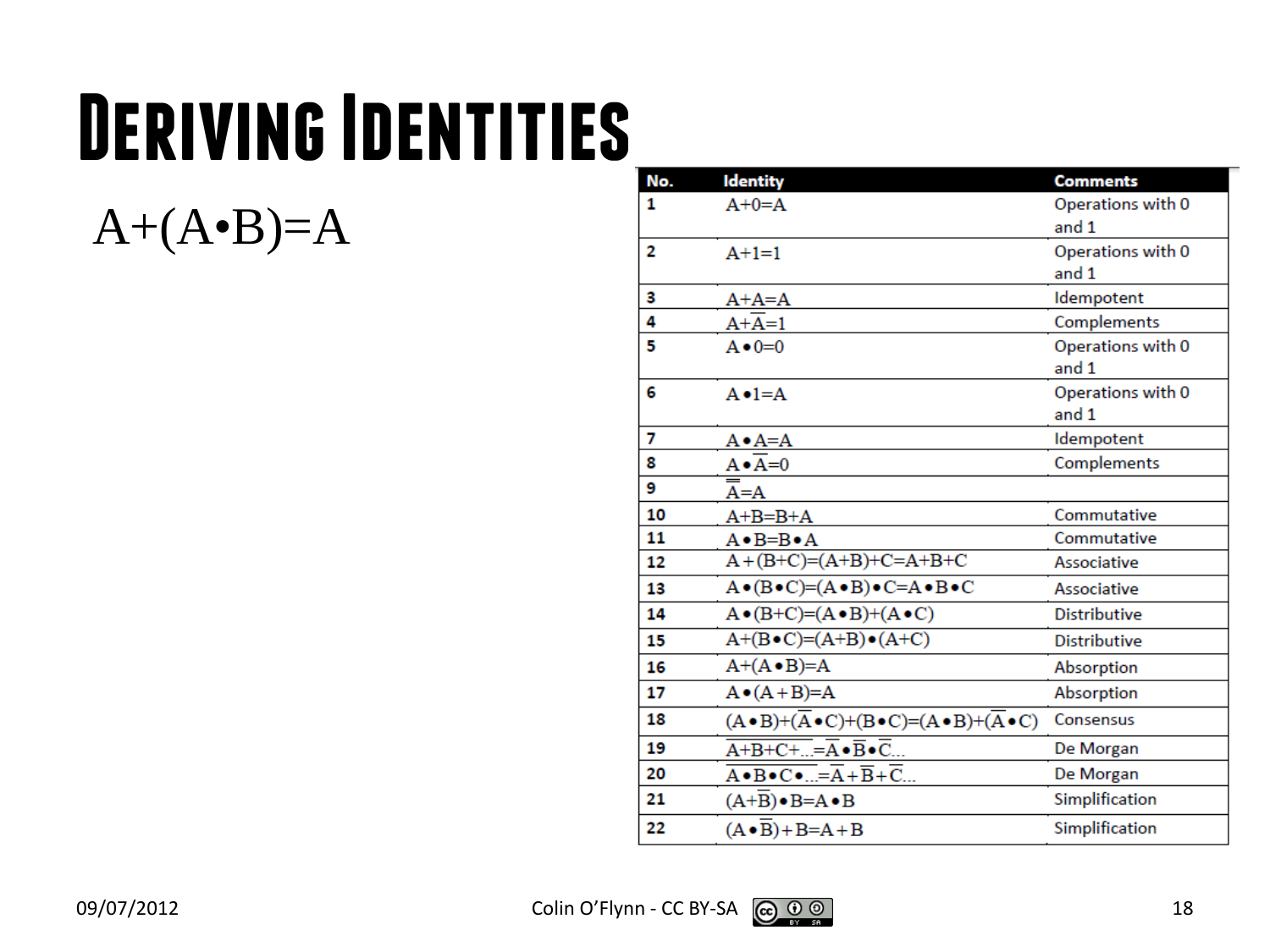# **Deriving Identities**

 $A+(A \bullet B)$  $= (A+A) \cdot (A+B)$  [15]  $=$ A•(A+B) [3]  $=$ A•A+A•B [14]  $=$ A•1+A•B [6]  $=$ A $\bullet$ (1+B) [14]  $=$ A•1 [2]  $=$ A [6]

| No. | <b>Identity</b>                                                                             | <b>Comments</b>     |
|-----|---------------------------------------------------------------------------------------------|---------------------|
| 1   | $A+0=A$                                                                                     | Operations with 0   |
|     |                                                                                             | and 1               |
| 2   | $A+1=1$                                                                                     | Operations with 0   |
|     |                                                                                             | and 1               |
| з   | $A+A=A$                                                                                     | Idempotent          |
| 4   | $A+A=1$                                                                                     | Complements         |
| 5   | $A \bullet 0 = 0$                                                                           | Operations with 0   |
|     |                                                                                             | and 1               |
| 6   | $A \bullet 1 = A$                                                                           | Operations with 0   |
|     |                                                                                             | and 1               |
| 7   | $A \bullet A = A$                                                                           | Idempotent          |
| 8   | $A \bullet A = 0$                                                                           | Complements         |
| 9   | $A = A$                                                                                     |                     |
| 10  | $A+B=B+A$                                                                                   | Commutative         |
| 11  | $A \bullet B = B \bullet A$                                                                 | Commutative         |
| 12  | $A+(B+C)=(A+B)+C=A+B+C$                                                                     | Associative         |
| 13  | $A \bullet (B \bullet C) = (A \bullet B) \bullet C = A \bullet B \bullet C$                 | Associative         |
| 14  | $A \bullet (B+C)=(A \bullet B)+(A \bullet C)$                                               | <b>Distributive</b> |
| 15  | $A+(B\bullet C)=(A+B)\bullet (A+C)$                                                         | <b>Distributive</b> |
| 16  | $A+(A \bullet B)=A$                                                                         | Absorption          |
| 17  | $A \bullet (A + B)=A$                                                                       | Absorption          |
| 18  | $(A \cdot B) + (\overline{A} \cdot C) + (B \cdot C) = (A \cdot B) + (\overline{A} \cdot C)$ | Consensus           |
| 19  | $\overline{A+B+C+}=\overline{A}\bullet\overline{B}\bullet\overline{C}$                      | De Morgan           |
| 20  | $\overline{A \bullet B \bullet C \bullet } = \overline{A} + \overline{B} + \overline{C} $   | De Morgan           |
| 21  | $(A+B) \cdot B = A \cdot B$                                                                 | Simplification      |
| 22  | $(A \cdot B) + B = A + B$                                                                   | Simplification      |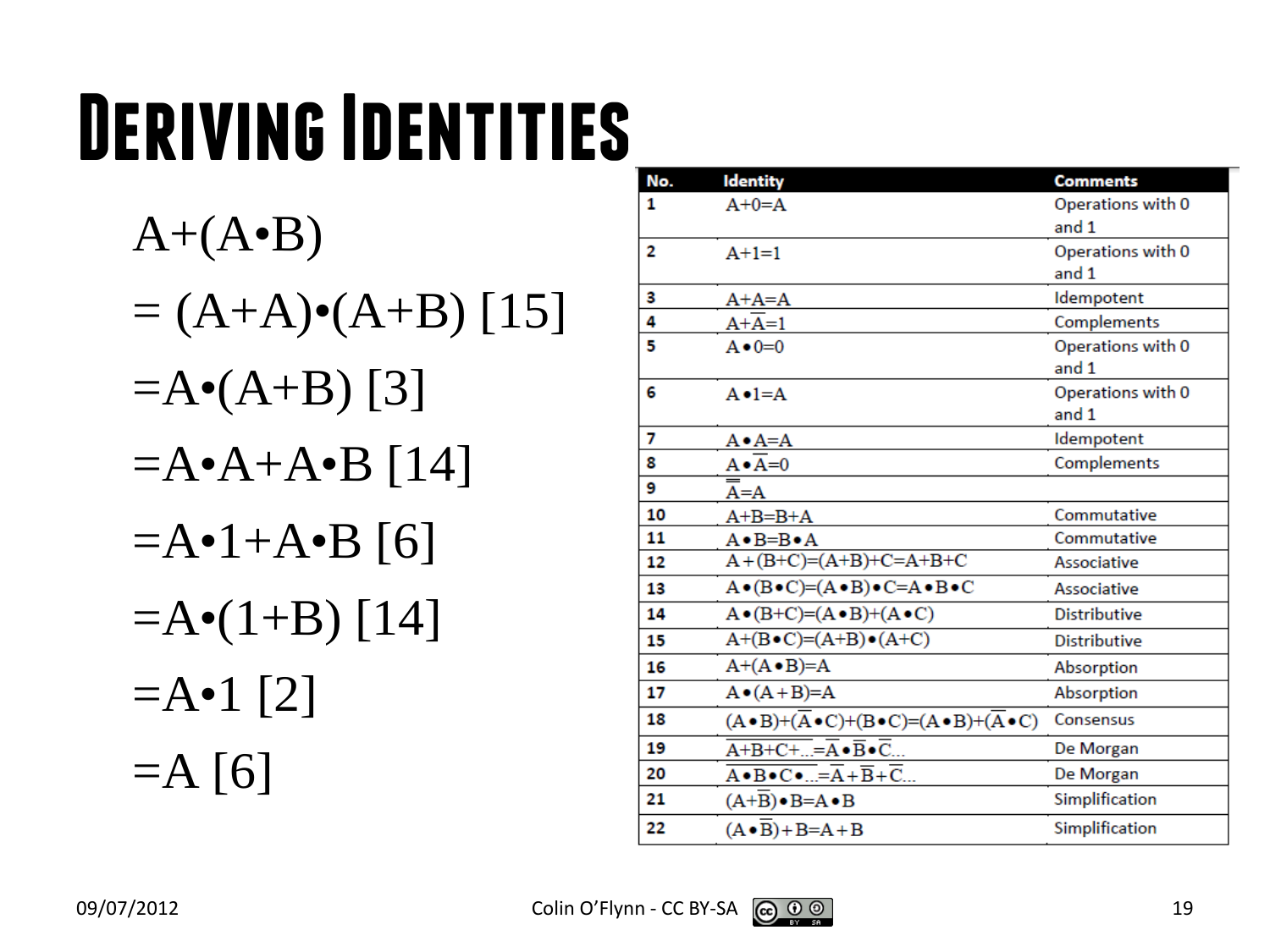# **Simplifying Circuits**

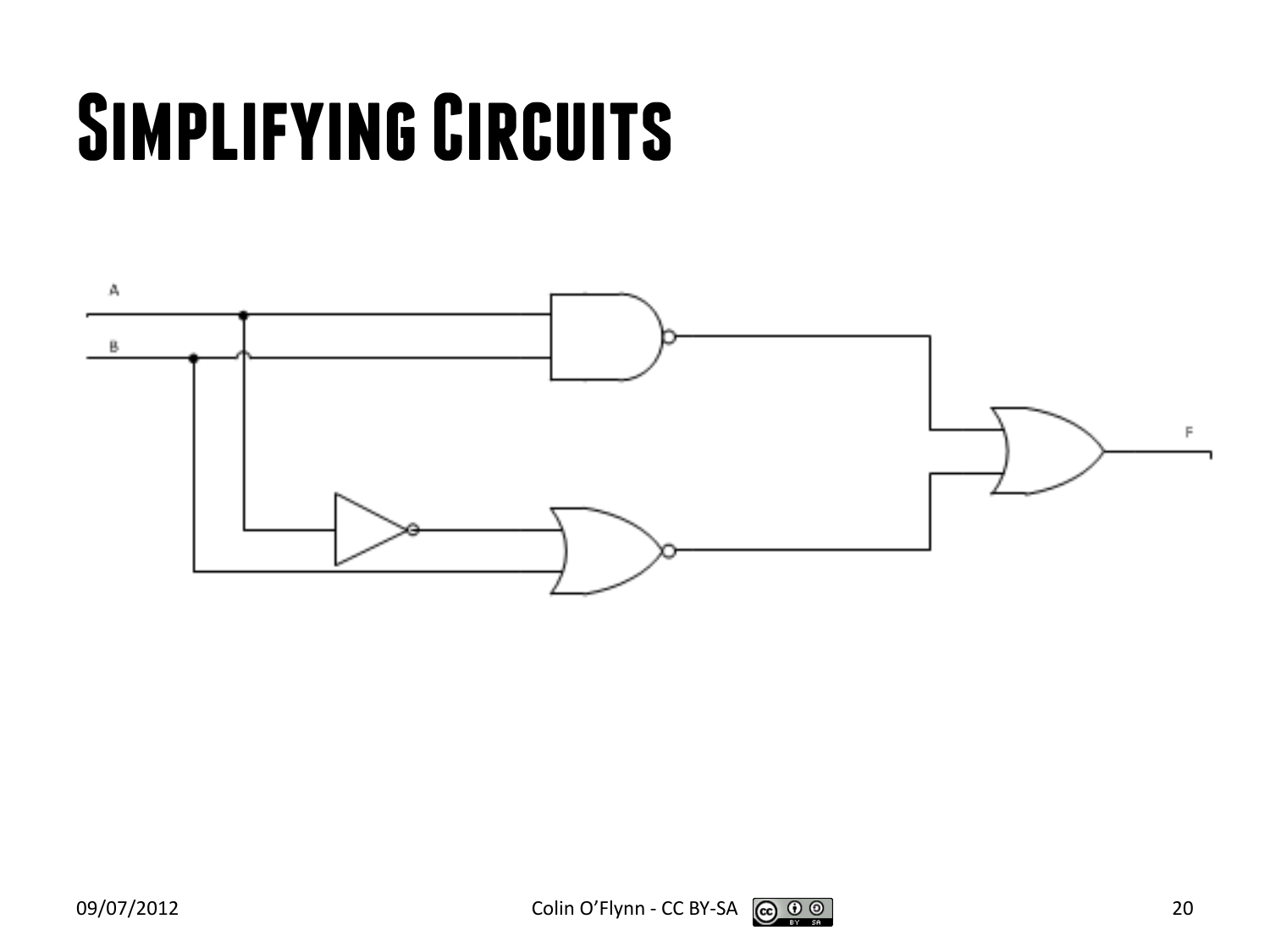# **Simplifying Circuits**

| $f = A \cdot B + A + B$                                                           | Initial                                                           |
|-----------------------------------------------------------------------------------|-------------------------------------------------------------------|
| $=\left(\overline{A} + \overline{B}\right) + \left(A \bullet \overline{B}\right)$ | Using 19 & 20 -<br><b>DeMorgans</b>                               |
| $=\overline{A}+1\bullet\overline{B}+\left(A\bullet\overline{B}\right)$            | <b>Using 6 &amp; dropping</b><br><b>brackets</b>                  |
| $=A+(1+A)\bullet B$                                                               | Using $14$ – note we go from<br>distributed form to compact form, |
| $=A+1\bullet B$<br><b>Using 2</b>                                                 | where B term is common                                            |
| <b>Using 6</b><br>$= A + B$                                                       |                                                                   |
| $=\mathbf{A}\bullet\mathbf{B}$                                                    | <b>Using 20 - DeMorgans</b>                                       |

| No. | <b>Identity</b>                                                                             | <b>Comments</b>     |
|-----|---------------------------------------------------------------------------------------------|---------------------|
| 1   | $A+0=A$                                                                                     | Operations with 0   |
|     |                                                                                             | and 1               |
| 2   | $A+1=1$                                                                                     | Operations with 0   |
|     |                                                                                             | and 1               |
| з   | $A+A=A$                                                                                     | Idempotent          |
| 4   | $A+A=1$                                                                                     | Complements         |
| 5   | $A \bullet 0 = 0$                                                                           | Operations with 0   |
|     |                                                                                             | and 1               |
| 6   | $A \cdot 1 = A$                                                                             | Operations with 0   |
|     |                                                                                             | and 1               |
| 7   | $A \bullet A = A$                                                                           | Idempotent          |
| 8   | $A \cdot \overline{A} = 0$                                                                  | Complements         |
| 9   | $A = A$                                                                                     |                     |
| 10  | $A+B=B+A$                                                                                   | Commutative         |
| 11  | $A \cdot B = B \cdot A$                                                                     | Commutative         |
| 12  | $A+(B+C)=(A+B)+C=A+B+C$                                                                     | Associative         |
| 13  | $A \bullet (B \bullet C) = (A \bullet B) \bullet C = A \bullet B \bullet C$                 | Associative         |
| 14  | $A \bullet (B+C)=(A \bullet B)+(A \bullet C)$                                               | <b>Distributive</b> |
| 15  | $A+(B\bullet C)=(A+B)\bullet (A+C)$                                                         | <b>Distributive</b> |
| 16  | $A+(A \bullet B)=A$                                                                         | Absorption          |
| 17  | $A \bullet (A + B)=A$                                                                       | Absorption          |
| 18  | $(A \cdot B) + (\overline{A} \cdot C) + (B \cdot C) = (A \cdot B) + (\overline{A} \cdot C)$ | Consensus           |
| 19  | $\overline{A+B+C+}=\overline{A}\bullet\overline{B}\bullet\overline{C}$                      | De Morgan           |
| 20  | $\overline{A \bullet B \bullet C \bullet } = \overline{A} + \overline{B} + \overline{C} $   | De Morgan           |
| 21  | $(A+B) \cdot B = A \cdot B$                                                                 | Simplification      |
| 22  | $(A \cdot B) + B = A + B$                                                                   | Simplification      |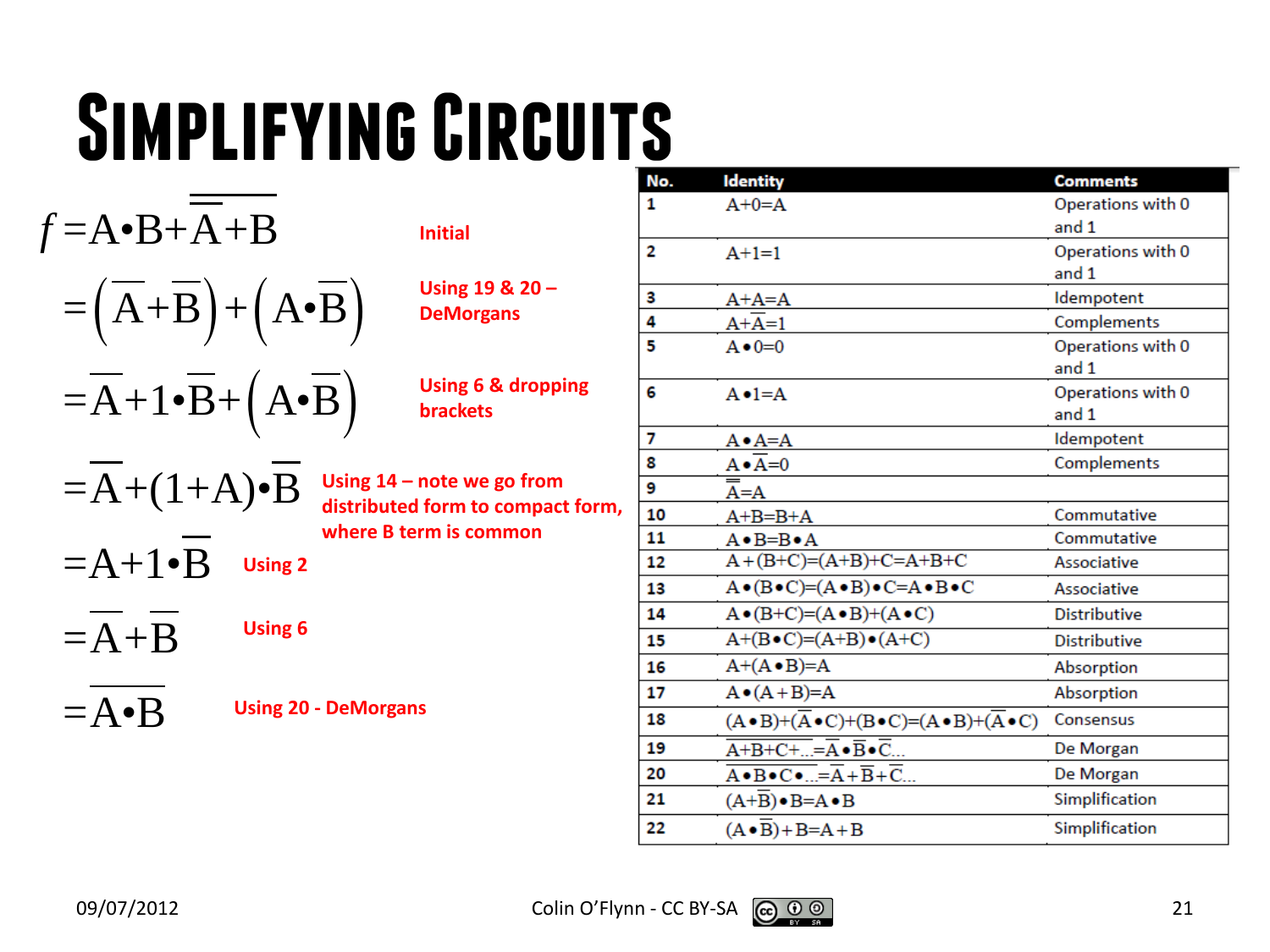# **Simplifying Circuits**



Is really just a NAND gate! Thanks Boolean Algebra!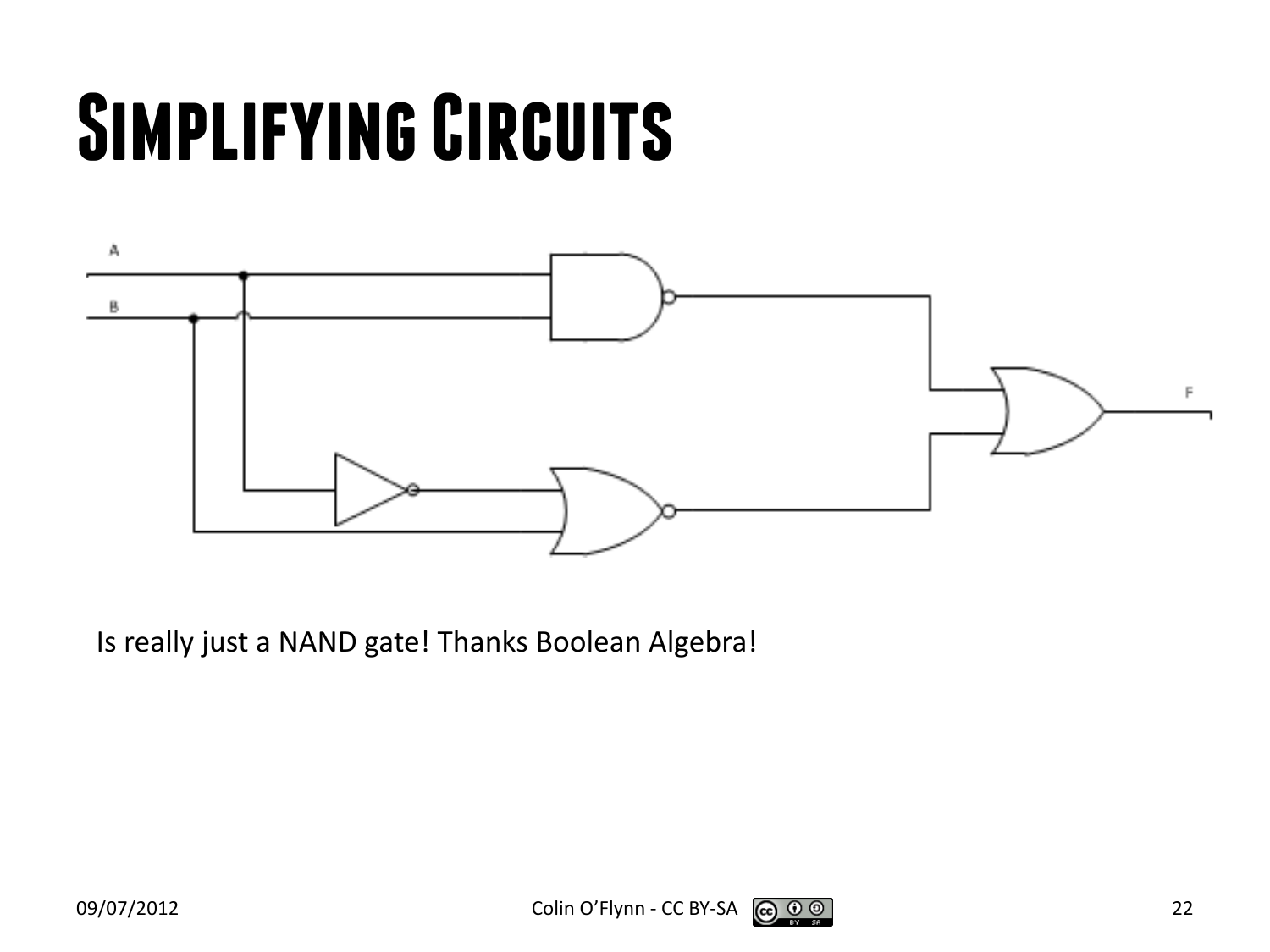## **Additional Examples #1**

 $A \cdot (A+B)=A$ 

| No. | <b>Identity</b>                                                                             | <b>Comments</b>            |
|-----|---------------------------------------------------------------------------------------------|----------------------------|
| 1   | $A+0=A$                                                                                     | Operations with 0          |
|     |                                                                                             | and 1                      |
| 2   | $A+1=1$                                                                                     | Operations with 0          |
|     |                                                                                             | and 1                      |
| з   | $A+A=A$                                                                                     | Idempotent                 |
| 4   | $A+A=1$                                                                                     | Complements                |
| 5   | $A \bullet 0 = 0$                                                                           | Operations with 0          |
|     |                                                                                             | and 1                      |
| 6   | $A \bullet 1 = A$                                                                           | Operations with 0<br>and 1 |
| 7   | $A \bullet A = A$                                                                           | Idempotent                 |
| 8   | $A \cdot A = 0$                                                                             | Complements                |
| 9   | A=A                                                                                         |                            |
| 10  | $A+B=B+A$                                                                                   | Commutative                |
| 11  | $A \cdot B = B \cdot A$                                                                     | Commutative                |
| 12  | $A+(B+C)=(A+B)+C=A+B+C$                                                                     | Associative                |
| 13  | $A \bullet (B \bullet C) = (A \bullet B) \bullet C = A \bullet B \bullet C$                 | Associative                |
| 14  | $A \bullet (B+C)=(A \bullet B)+(A \bullet C)$                                               | <b>Distributive</b>        |
| 15  | $A+(B\bullet C)=(A+B)\bullet (A+C)$                                                         | <b>Distributive</b>        |
| 16  | $A+(A \bullet B)=A$                                                                         | Absorption                 |
| 17  | $A \bullet (A + B)=A$                                                                       | Absorption                 |
| 18  | $(A \cdot B) + (\overline{A} \cdot C) + (B \cdot C) = (A \cdot B) + (\overline{A} \cdot C)$ | Consensus                  |
| 19  | $\overline{A+B+C+}=\overline{A}\bullet\overline{B}\bullet\overline{C}$                      | De Morgan                  |
| 20  | $\overline{A \bullet B \bullet C \bullet } = \overline{A} + \overline{B} + \overline{C} $   | De Morgan                  |
| 21  | $(A+B) \cdot B = A \cdot B$                                                                 | Simplification             |
| 22  | $(A \cdot B) + B = A + B$                                                                   | Simplification             |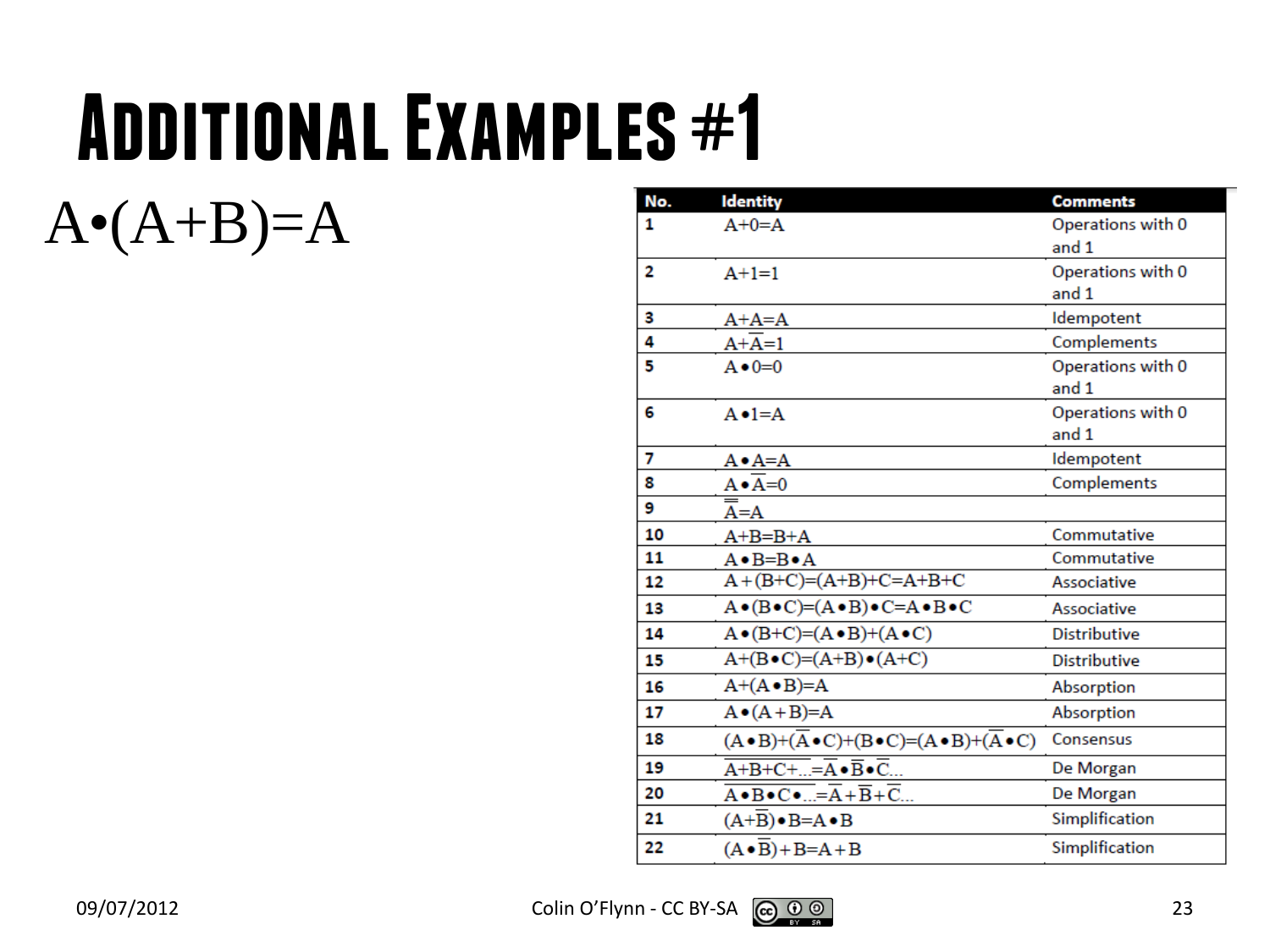## **Additional Examples**

 $A \cdot (A+B)=A$  $=$ A•A+A•B  $=$ A•1+A•B  $=$ A $\bullet$ (1+B)  $=A$ 

| No. | <b>Identity</b>                                                                             | <b>Comments</b>     |
|-----|---------------------------------------------------------------------------------------------|---------------------|
| 1   | $A+0=A$                                                                                     | Operations with 0   |
|     |                                                                                             | and 1               |
| 2   | $A+1=1$                                                                                     | Operations with 0   |
|     |                                                                                             | and 1               |
| з   | $A+A=A$                                                                                     | Idempotent          |
| 4   | $A+A=1$                                                                                     | Complements         |
| 5   | $A \bullet 0 = 0$                                                                           | Operations with 0   |
|     |                                                                                             | and 1               |
| 6   | $A \cdot 1 = A$                                                                             | Operations with 0   |
|     |                                                                                             | and 1               |
| 7   | <u>A∙A=A</u>                                                                                | Idempotent          |
| 8   | $A \cdot \overline{A} = 0$                                                                  | Complements         |
| 9   | A=A                                                                                         |                     |
| 10  | $A+B=B+A$                                                                                   | Commutative         |
| 11  | $A \cdot B = B \cdot A$                                                                     | Commutative         |
| 12  | $A + (B+C) = (A+B)+C=A+B+C$                                                                 | Associative         |
| 13  | $A \bullet (B \bullet C) = (A \bullet B) \bullet C = A \bullet B \bullet C$                 | Associative         |
| 14  | $A \bullet (B+C)=(A \bullet B)+(A \bullet C)$                                               | <b>Distributive</b> |
| 15  | $A+(B\bullet C)=(A+B)\bullet (A+C)$                                                         | <b>Distributive</b> |
| 16  | $A+(A \bullet B)=A$                                                                         | Absorption          |
| 17  | $A \bullet (A + B)=A$                                                                       | Absorption          |
| 18  | $(A \cdot B) + (\overline{A} \cdot C) + (B \cdot C) = (A \cdot B) + (\overline{A} \cdot C)$ | Consensus           |
| 19  | $\overline{A+B+C+}=\overline{A}\bullet\overline{B}\bullet\overline{C}$                      | De Morgan           |
| 20  | $\overline{A \bullet B \bullet C \bullet } = \overline{A} + \overline{B} + \overline{C} $   | De Morgan           |
| 21  | $(A+B) \cdot B = A \cdot B$                                                                 | Simplification      |
| 22  | $(A \cdot B) + B = A + B$                                                                   | Simplification      |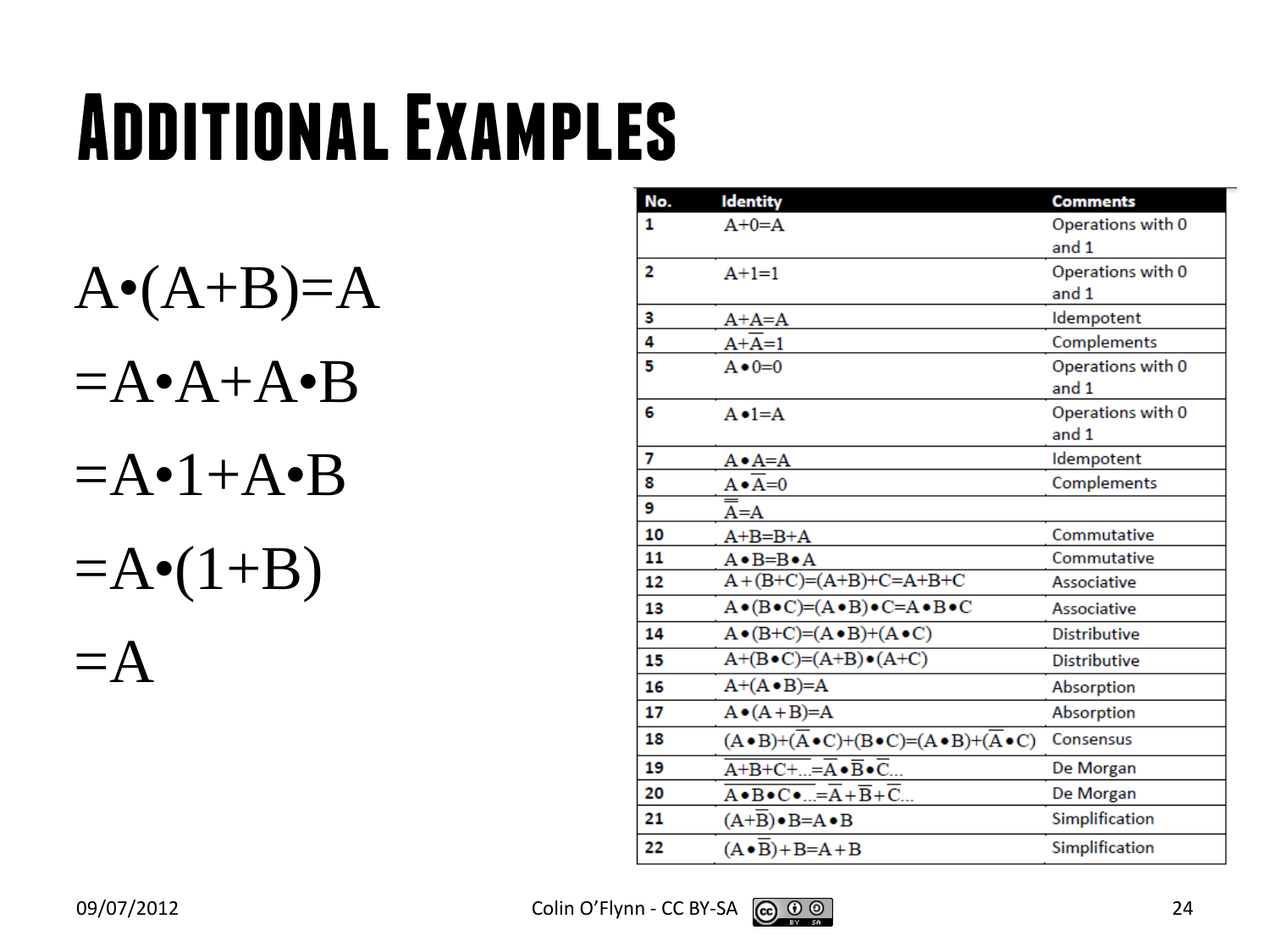### **Additional Examples #2**

$$
f = A \cdot B + \overline{A} \cdot \overline{B} + \overline{A} \cdot B
$$

| No. | <b>Identity</b>                                                                             | <b>Comments</b>     |
|-----|---------------------------------------------------------------------------------------------|---------------------|
| 1   | $A+0=A$                                                                                     | Operations with 0   |
|     |                                                                                             | and 1               |
| 2   | $A+1=1$                                                                                     | Operations with 0   |
|     |                                                                                             | and 1               |
| з   | $A+A=A$                                                                                     | Idempotent          |
| 4   | $A+A=1$                                                                                     | Complements         |
| 5   | $A \bullet 0 = 0$                                                                           | Operations with 0   |
|     |                                                                                             | and 1               |
| 6   | $A \cdot 1 = A$                                                                             | Operations with 0   |
|     |                                                                                             | and 1               |
| 7   | $A \cdot A = A$                                                                             | Idempotent          |
| 8   | $A \cdot A = 0$                                                                             | Complements         |
| 9   | $A = A$                                                                                     |                     |
| 10  | $A+B=B+A$                                                                                   | Commutative         |
| 11  | $A \bullet B = B \bullet A$                                                                 | Commutative         |
| 12  | $A+(B+C)=(A+B)+C=A+B+C$                                                                     | Associative         |
| 13  | $A \bullet (B \bullet C) = (A \bullet B) \bullet C = A \bullet B \bullet C$                 | Associative         |
| 14  | $A \bullet (B+C)=(A \bullet B)+(A \bullet C)$                                               | <b>Distributive</b> |
| 15  | $A+(B\bullet C)=(A+B)\bullet (A+C)$                                                         | <b>Distributive</b> |
| 16  | $A+(A \bullet B)=A$                                                                         | Absorption          |
| 17  | $A \bullet (A + B)=A$                                                                       | Absorption          |
| 18  | $(A \cdot B) + (\overline{A} \cdot C) + (B \cdot C) = (A \cdot B) + (\overline{A} \cdot C)$ | Consensus           |
| 19  | $\overline{A+B+C+}=\overline{A}\bullet\overline{B}\bullet\overline{C}$                      | De Morgan           |
| 20  | $\overline{A \bullet B \bullet C \bullet } = \overline{A} + \overline{B} + \overline{C} $   | De Morgan           |
| 21  | $(A+B) \cdot B = A \cdot B$                                                                 | Simplification      |
| 22  | $(A \cdot \overline{B}) + B = A + B$                                                        | Simplification      |

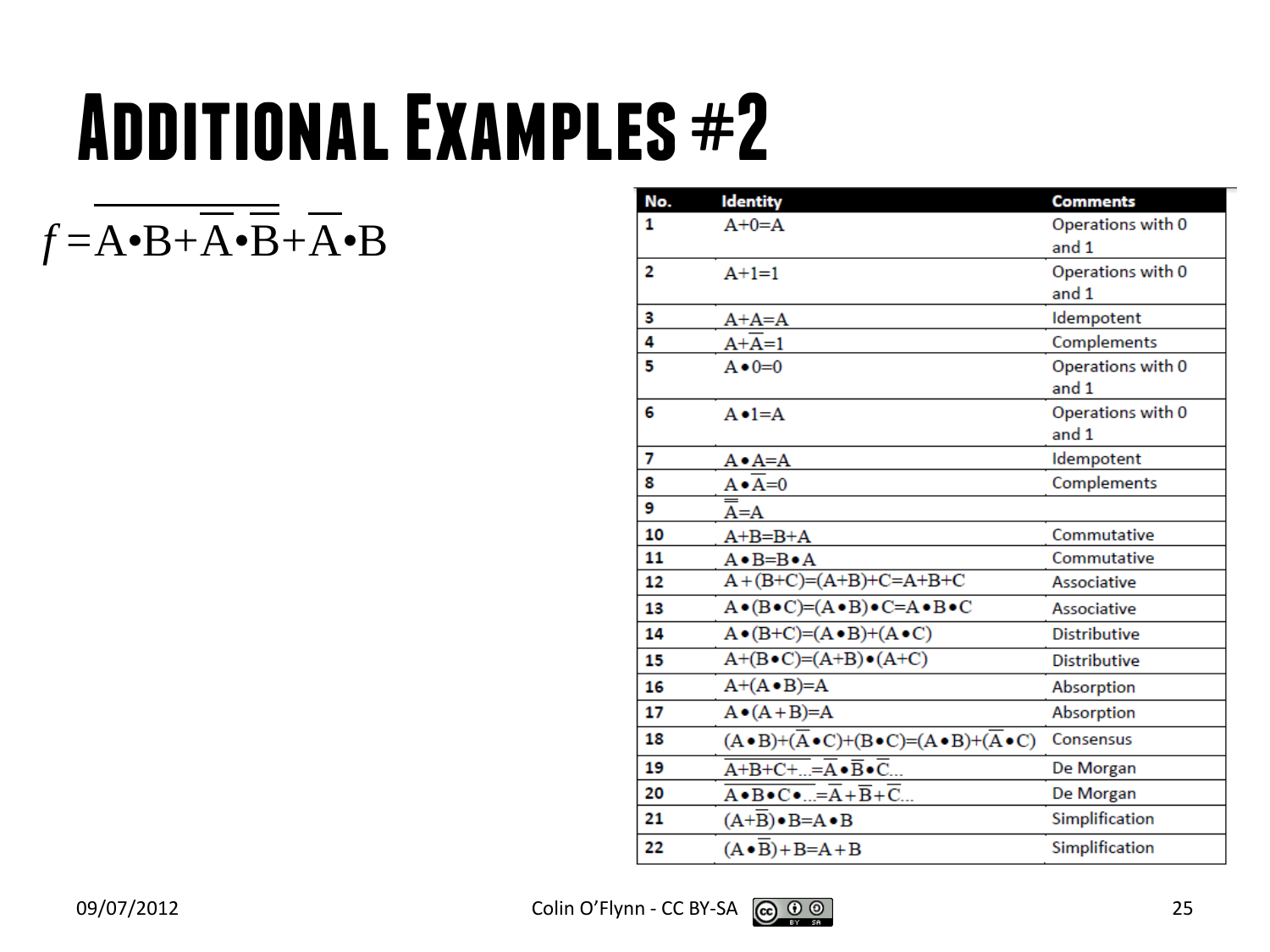### **Additional Examples**

$$
f = \overline{A \cdot B} + \overline{A} \cdot \overline{B} + \overline{A} \cdot B
$$
  
\n
$$
= (\overline{A \cdot B}) \cdot (\overline{\overline{A} \cdot B}) + \overline{A} \cdot B
$$
  
\n
$$
= (\overline{A} + \overline{B}) \cdot (A + B) + \overline{A} \cdot B
$$
  
\n
$$
= \overline{A} \cdot A + \overline{A} \cdot B + \overline{B} \cdot A + \overline{B} \cdot B + \overline{A} \cdot B
$$
  
\n
$$
= 0 + \overline{A} \cdot B + \overline{B} \cdot A + 0 + \overline{A} \cdot B
$$
  
\n
$$
= \overline{A} \cdot B + \overline{A} \cdot B + \overline{B} \cdot A
$$
  
\n
$$
= \overline{A} \cdot B + \overline{B} \cdot A
$$

| No. | <b>Identity</b>                                                                           | <b>Comments</b>     |
|-----|-------------------------------------------------------------------------------------------|---------------------|
| 1   | $A+0=A$                                                                                   | Operations with 0   |
|     |                                                                                           | and 1               |
| 2   | $A+1=1$                                                                                   | Operations with 0   |
|     |                                                                                           | and 1               |
| 3   | $A+A=A$                                                                                   | Idempotent          |
| 4   | $A+A=1$                                                                                   | Complements         |
| 5   | $A \bullet 0 = 0$                                                                         | Operations with 0   |
|     |                                                                                           | and $1$             |
| 6   | $A \cdot 1 = A$                                                                           | Operations with 0   |
|     |                                                                                           | and 1               |
| 7   | $A \bullet A = A$                                                                         | Idempotent          |
| 8   | $A \cdot A = 0$                                                                           | Complements         |
| 9   | $A = A$                                                                                   |                     |
| 10  | $A+B=B+A$                                                                                 | Commutative         |
| 11  | $A \bullet B = B \bullet A$                                                               | Commutative         |
| 12  | $A+(B+C)=(A+B)+C=A+B+C$                                                                   | Associative         |
| 13  | $A \bullet (B \bullet C) = (A \bullet B) \bullet C = A \bullet B \bullet C$               | Associative         |
| 14  | $A \bullet (B+C)=(A \bullet B)+(A \bullet C)$                                             | <b>Distributive</b> |
| 15  | $A+(B\bullet C)=(A+B)\bullet (A+C)$                                                       | <b>Distributive</b> |
| 16  | $A+(A \bullet B)=A$                                                                       | Absorption          |
| 17  | $A \bullet (A + B)=A$                                                                     | Absorption          |
| 18  | $(A \bullet B) + (A \bullet C) + (B \bullet C) = (A \bullet B) + (A \bullet C)$           | Consensus           |
| 19  | $\overline{A+B+C+}=\overline{A}\bullet\overline{B}\bullet\overline{C}$                    | De Morgan           |
| 20  | $\overline{A \bullet B \bullet C \bullet } = \overline{A} + \overline{B} + \overline{C} $ | De Morgan           |
| 21  | $(A+B) \cdot B = A \cdot B$                                                               | Simplification      |
| 22  | $(A \cdot B) + B = A + B$                                                                 | Simplification      |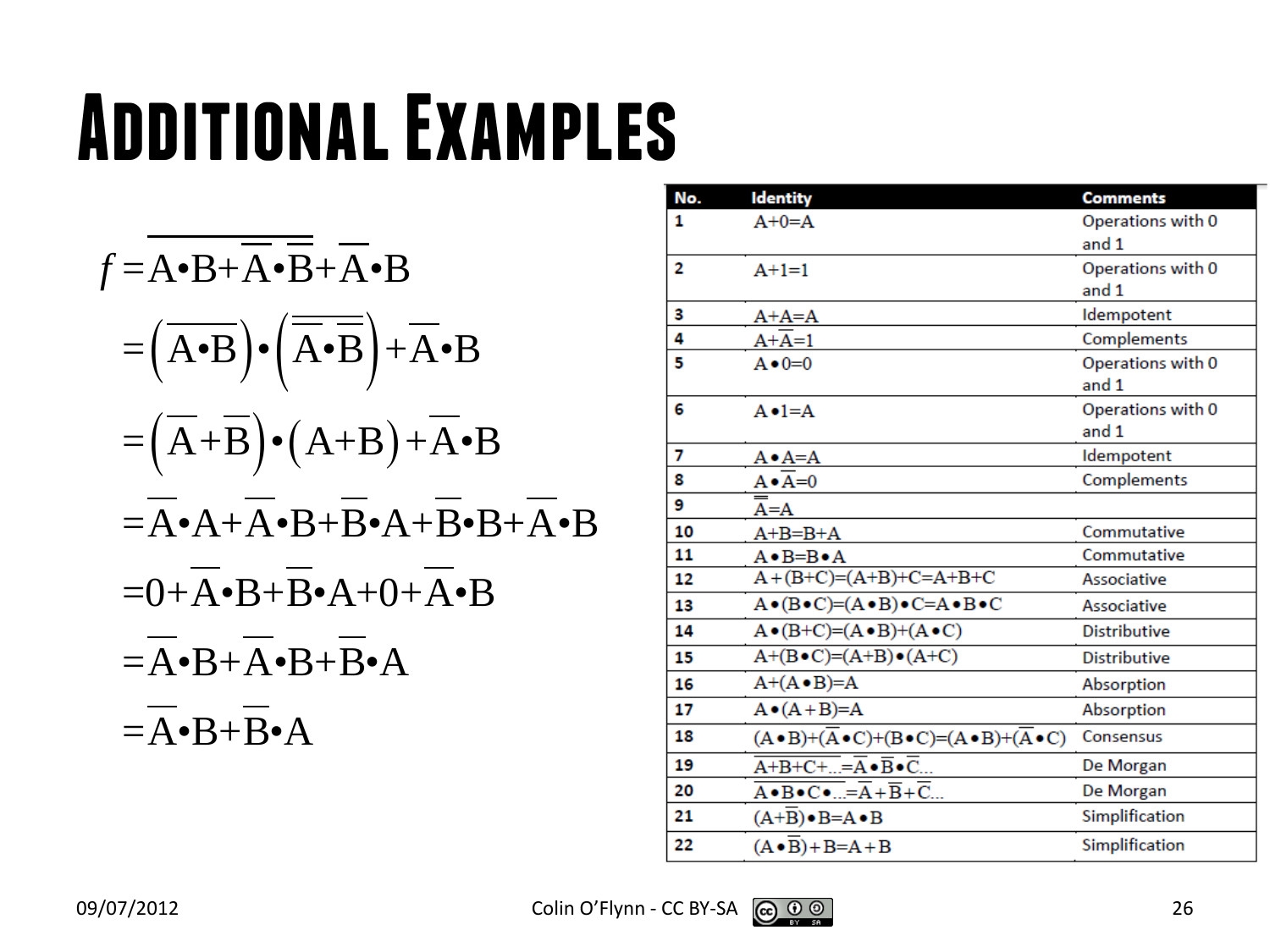## **Additional Examples #2 NAND Only**

*f* =A•B+A•B+A•B

| No. | <b>Identity</b>                                                                                     | <b>Comments</b>     |
|-----|-----------------------------------------------------------------------------------------------------|---------------------|
| 1   | $A+0=A$                                                                                             | Operations with 0   |
|     |                                                                                                     | and 1               |
| 2   | $A+1=1$                                                                                             | Operations with 0   |
|     |                                                                                                     | and 1               |
| з   | $A+A=A$                                                                                             | Idempotent          |
| 4   | $A+A=1$                                                                                             | Complements         |
| 5   | $A \bullet 0 = 0$                                                                                   | Operations with 0   |
|     |                                                                                                     | and 1               |
| 6   | $A \bullet 1 = A$                                                                                   | Operations with 0   |
|     |                                                                                                     | and 1               |
| 7   | $A \bullet A = A$                                                                                   | Idempotent          |
| 8   | $A \cdot \overline{A} = 0$                                                                          | Complements         |
| 9   | $A = A$                                                                                             |                     |
| 10  | $A+B=B+A$                                                                                           | Commutative         |
| 11  | $A \bullet B = B \bullet A$                                                                         | Commutative         |
| 12  | $A+(B+C)=(A+B)+C=A+B+C$                                                                             | Associative         |
| 13  | $A \bullet (B \bullet C) = (A \bullet B) \bullet C = A \bullet B \bullet C$                         | Associative         |
| 14  | $A \bullet (B+C)=(A \bullet B)+(A \bullet C)$                                                       | <b>Distributive</b> |
| 15  | $A+(B\bullet C)=(A+B)\bullet (A+C)$                                                                 | <b>Distributive</b> |
| 16  | $A+(A \bullet B)=A$                                                                                 | Absorption          |
| 17  | $A \bullet (A + B)=A$                                                                               | Absorption          |
| 18  | $(A \cdot B) + (\overline{A} \cdot C) + (B \cdot C) = (A \cdot B) + (\overline{A} \cdot C)$         | Consensus           |
| 19  | $\overline{A+B+C+}=\overline{A}\bullet\overline{B}\bullet\overline{C}$                              | De Morgan           |
| 20  | $A \bullet \overline{B} \bullet \overline{C} \bullet  = \overline{A} + \overline{B} + \overline{C}$ | De Morgan           |
| 21  | $(A+B) \cdot B = A \cdot B$                                                                         | Simplification      |
| 22  | $(A \cdot B) + B = A + B$                                                                           | Simplification      |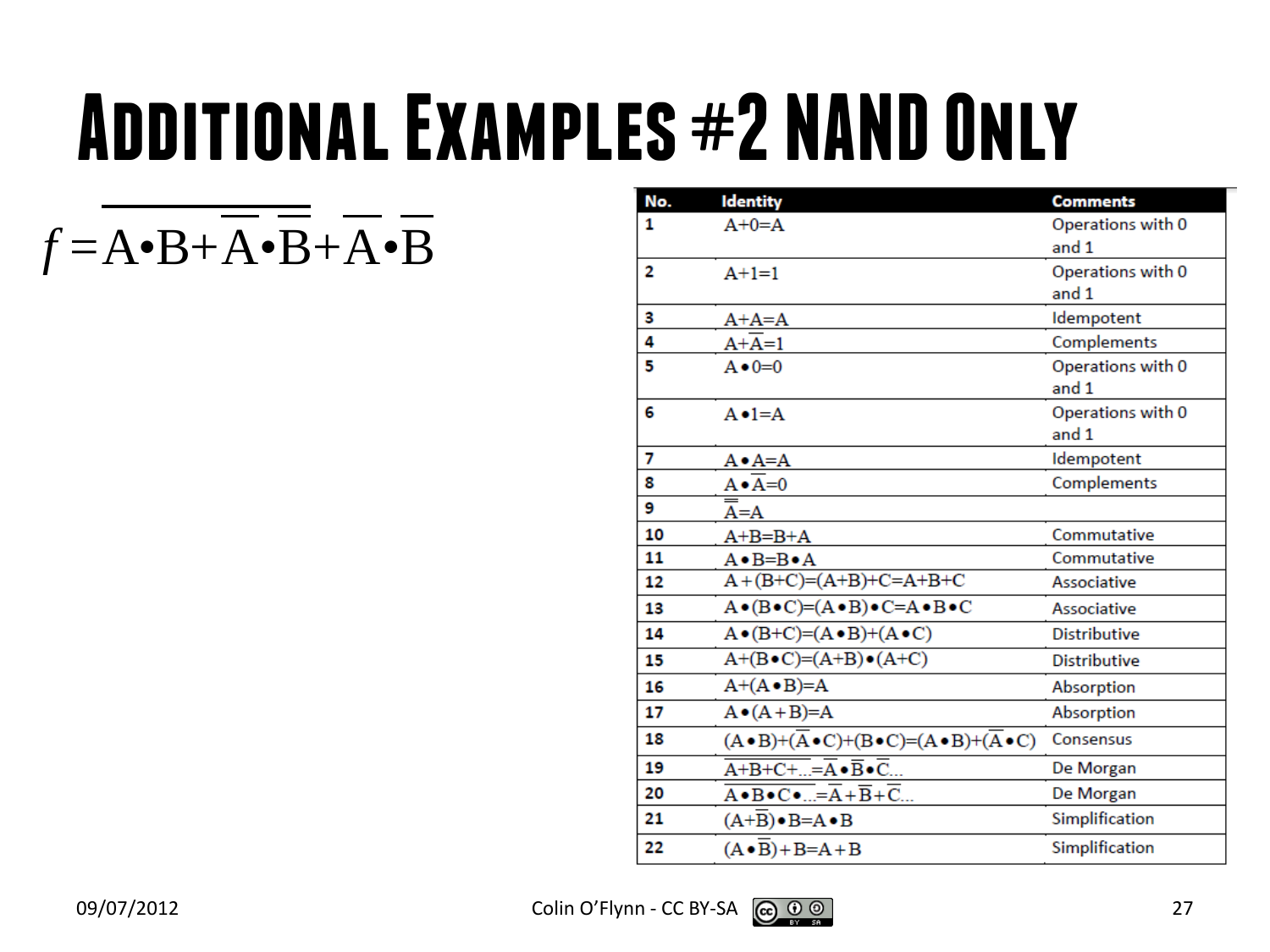## **Additional Examples #2 NAND Only**

$$
f = A \cdot B + \overline{A} \cdot \overline{B} + \overline{A} \cdot \overline{B}
$$

- $=$  $A \cdot B + B \cdot A$
- $=$  $A \cdot B + B \cdot A$

$$
=\overline{\overline{A\bullet B}\bullet\overline{B\bullet A}}
$$

| No.                     | <b>Identity</b>                                                                             | <b>Comments</b>     |
|-------------------------|---------------------------------------------------------------------------------------------|---------------------|
| 1                       | $A+0=A$                                                                                     | Operations with 0   |
|                         |                                                                                             | and 1               |
| $\overline{\mathbf{2}}$ | $A+1=1$                                                                                     | Operations with 0   |
|                         |                                                                                             | and 1               |
| з                       | $A+A=A$                                                                                     | Idempotent          |
| 4                       | $A+A=1$                                                                                     | Complements         |
| 5                       | $A \bullet 0 = 0$                                                                           | Operations with 0   |
|                         |                                                                                             | and 1               |
| 6                       | $A \bullet 1 = A$                                                                           | Operations with 0   |
|                         |                                                                                             | and 1               |
| 7                       | $A \bullet A = A$                                                                           | Idempotent          |
| 8                       | $A \cdot \overline{A} = 0$                                                                  | Complements         |
| 9                       | A=A                                                                                         |                     |
| 10                      | $A+B=B+A$                                                                                   | Commutative         |
| 11                      | $A \bullet B = B \bullet A$                                                                 | Commutative         |
| 12                      | $A+(B+C)=(A+B)+C=A+B+C$                                                                     | Associative         |
| 13                      | $A \bullet (B \bullet C) = (A \bullet B) \bullet C = A \bullet B \bullet C$                 | Associative         |
| 14                      | $A \bullet (B+C)=(A \bullet B)+(A \bullet C)$                                               | <b>Distributive</b> |
| 15                      | $A+(B\bullet C)=(A+B)\bullet (A+C)$                                                         | <b>Distributive</b> |
| 16                      | $A+(A \bullet B)=A$                                                                         | Absorption          |
| 17                      | $A \bullet (A + B)=A$                                                                       | Absorption          |
| 18                      | $(A \cdot B) + (\overline{A} \cdot C) + (B \cdot C) = (A \cdot B) + (\overline{A} \cdot C)$ | Consensus           |
| 19                      | $\overline{A+B+C+}=\overline{A}\bullet\overline{B}\bullet\overline{C}$                      | De Morgan           |
| 20                      | $\overline{A \bullet B \bullet C \bullet } = \overline{A} + \overline{B} + \overline{C} $   | De Morgan           |
| 21                      | $(A+B) \cdot B = A \cdot B$                                                                 | Simplification      |
| 22                      | $(A \cdot B) + B = A + B$                                                                   | Simplification      |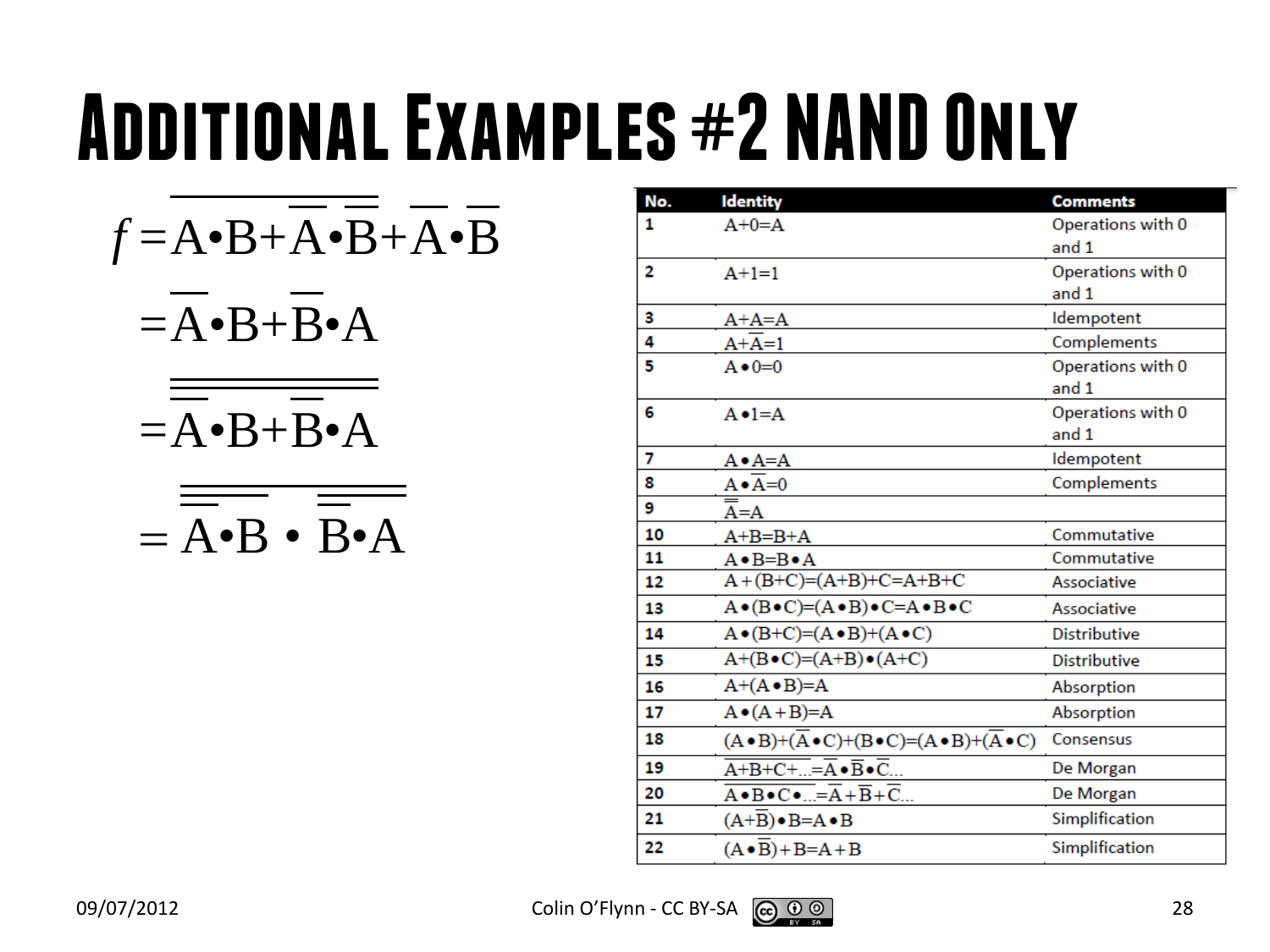# **Section Summary**

- Bebop to the Boolean Boogie: Chapter 9
- Contemporary Logic Design: Chapter 2
- ECED Notes: "Boolean Algebra" (Page 48)

Checking your simplifications:

<http://joshtam.net/world/bee-calc.html>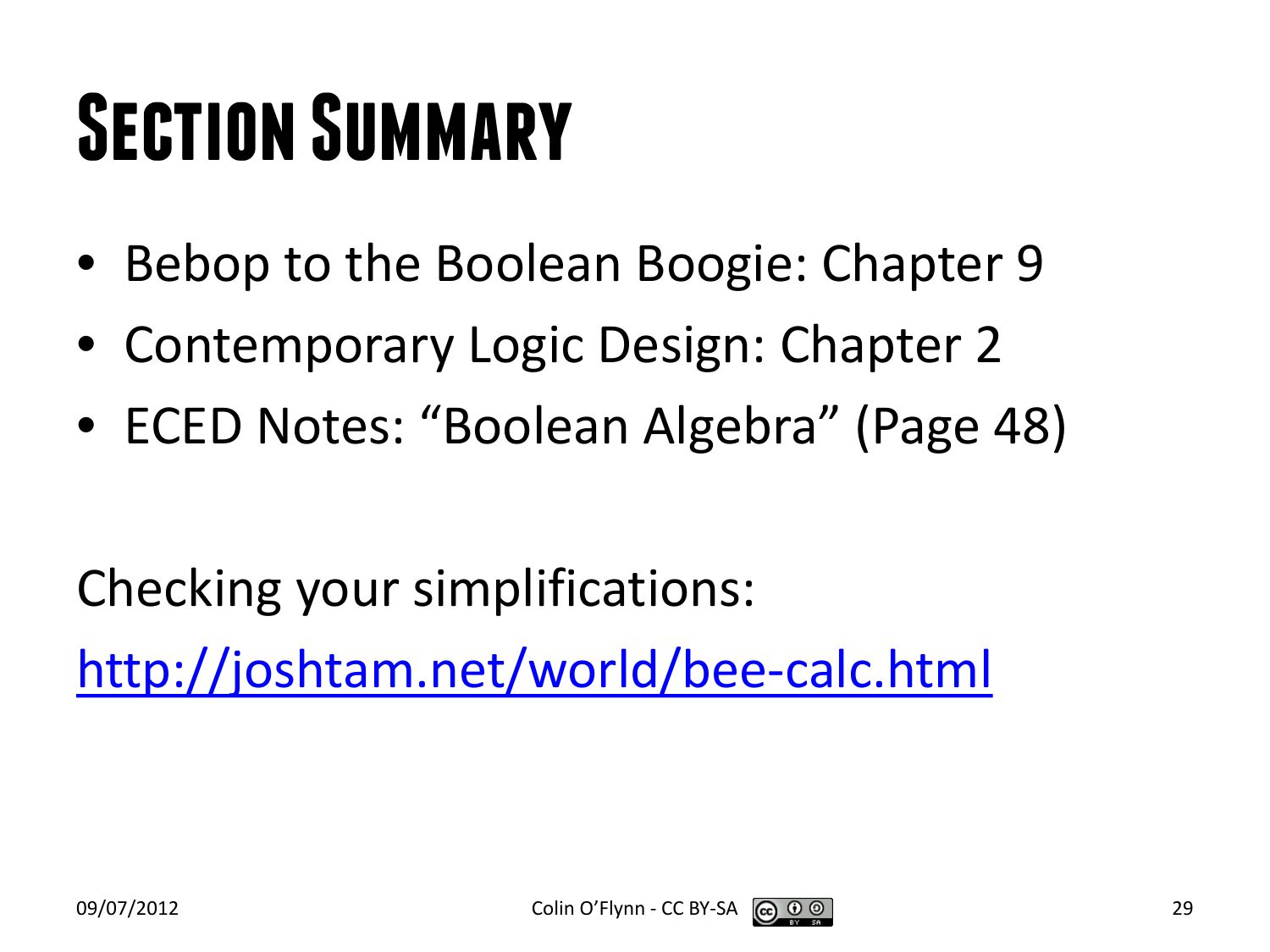#### **CANONICAL FORMS**

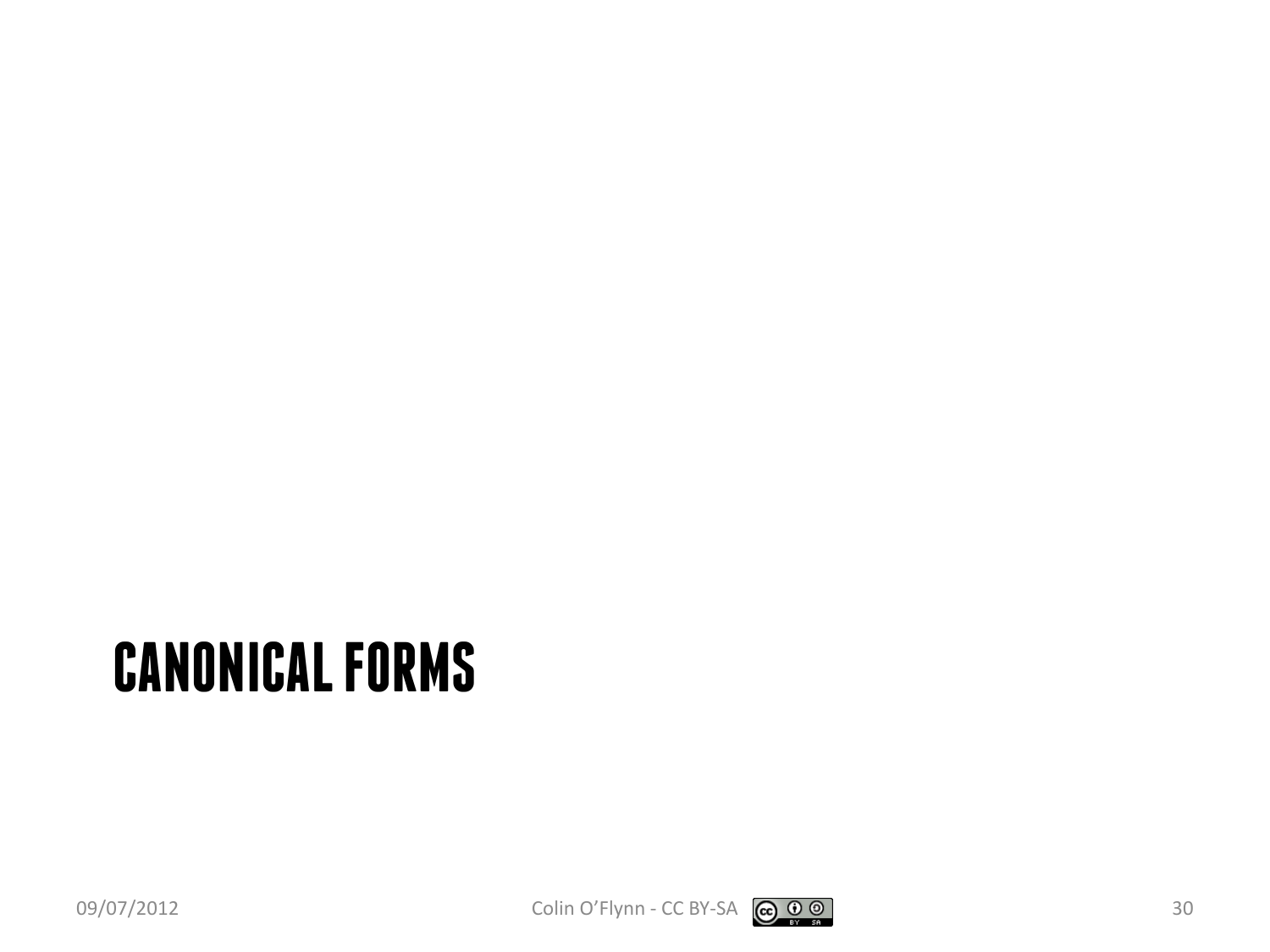# **Designing Logic Circuits**

| Ą              | B              | C              | <b>Output (f)</b> |
|----------------|----------------|----------------|-------------------|
| $\overline{O}$ | $\overline{0}$ | $\overline{0}$ | $\overline{0}$    |
| $\mathbf 0$    | $\overline{0}$ | $\overline{1}$ | 0                 |
| $\overline{O}$ | 1              | $\overline{0}$ | 0                 |
| $\overline{0}$ | 1              | $\mathbf 1$    | $\mathbf 1$       |
| 1              | $\overline{0}$ | $\overline{0}$ | 1                 |
| $\mathbf 1$    | $\overline{0}$ | $\mathbf 1$    | 1                 |
| 1              | 1              | 0              | 1                 |
| 1              | 1              | 1              | 1                 |

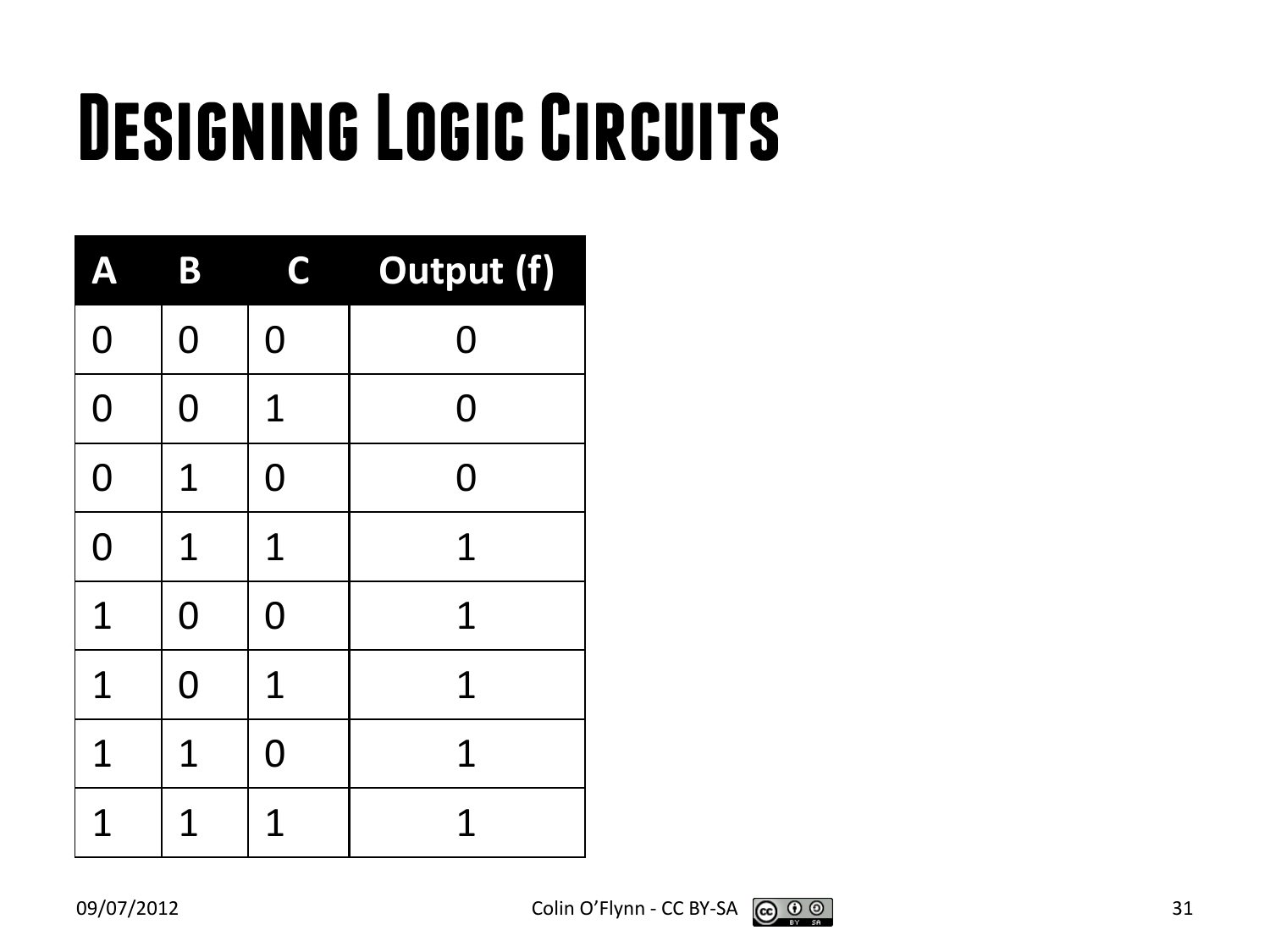# **Minterms & Maxterms**

| Δ           | B              | C           | <b>Minterms</b>                      | <b>Maxterms</b>     |
|-------------|----------------|-------------|--------------------------------------|---------------------|
| $\Omega$    | $\overline{0}$ | $\Omega$    | $m_0 = A \cdot B \cdot C$            | $M_0 = A + B + C$   |
| $\Omega$    | $\Omega$       | $\mathbf 1$ | $m_1 = \overline{A} \cdot B \cdot C$ | $M_1 = A+B+C$       |
| $\Omega$    | $\mathbf 1$    | $\Omega$    | $m_2 = A \cdot B \cdot C$            | $M_2 = A + B + C$   |
| $\Omega$    | 1              | $\mathbf 1$ | $m_3 = A \cdot B \cdot C$            | $M_3 = A + B + C$   |
| 1           | $\Omega$       | $\Omega$    | $m_A = A \cdot B \cdot C$            | $M_{A} = A + B + C$ |
| 1           | $\Omega$       | $\mathbf 1$ | $m_5 = A \cdot B \cdot C$            | $M_5 = A + B + C$   |
| $\mathbf 1$ | $\mathbf 1$    | $\Omega$    | $m_6 = A \cdot B \cdot C$            | $M_{6} = A + B + C$ |
| 1           | 1              | $\mathbf 1$ | $m_7 = A \cdot B \cdot C$            | $M_7 = A + B + C$   |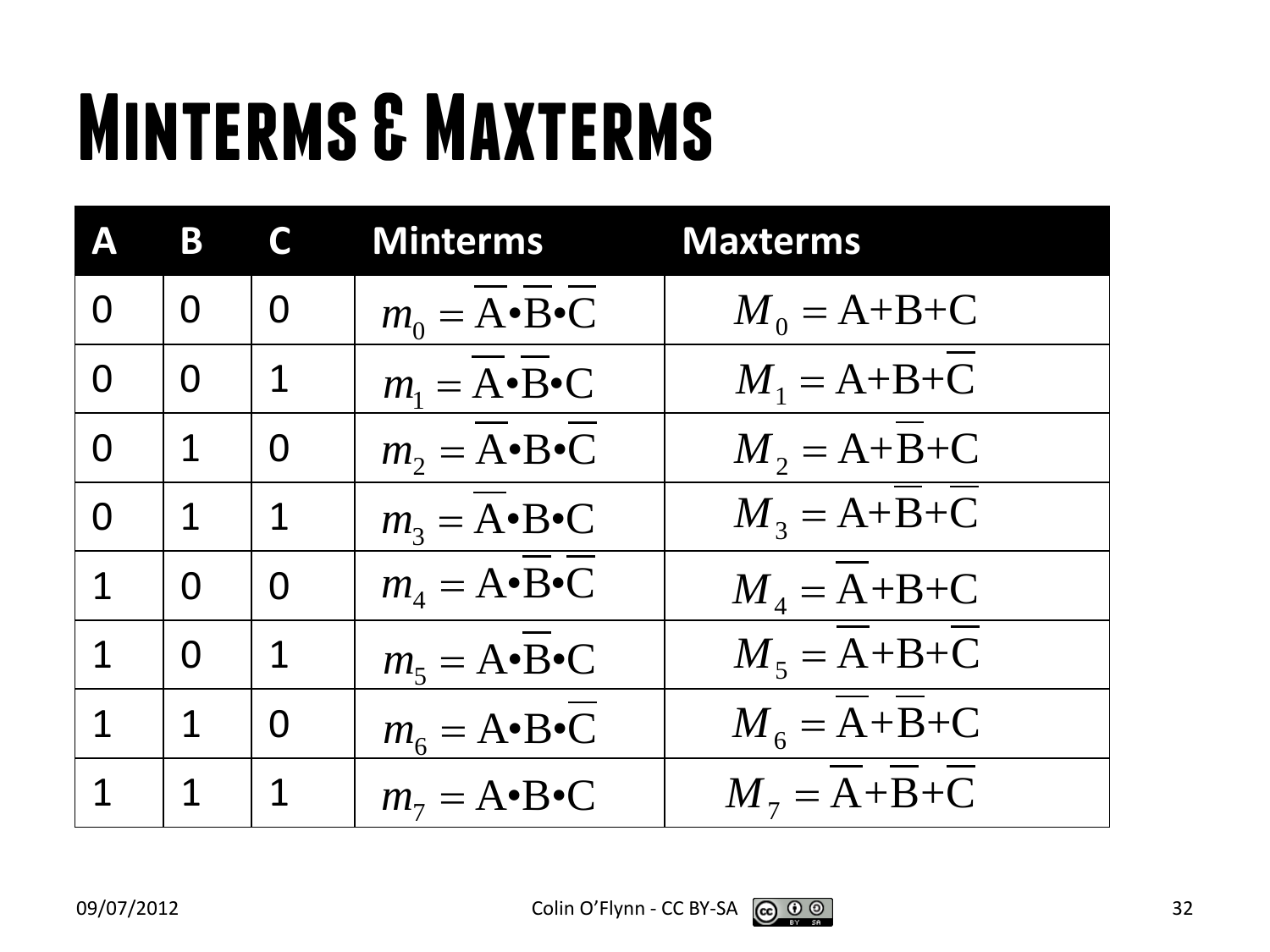### **Minterm/Maxterm**

Minterm = *product* (AND) of input variable Maxterm = *sum* (OR) of inverted input variable

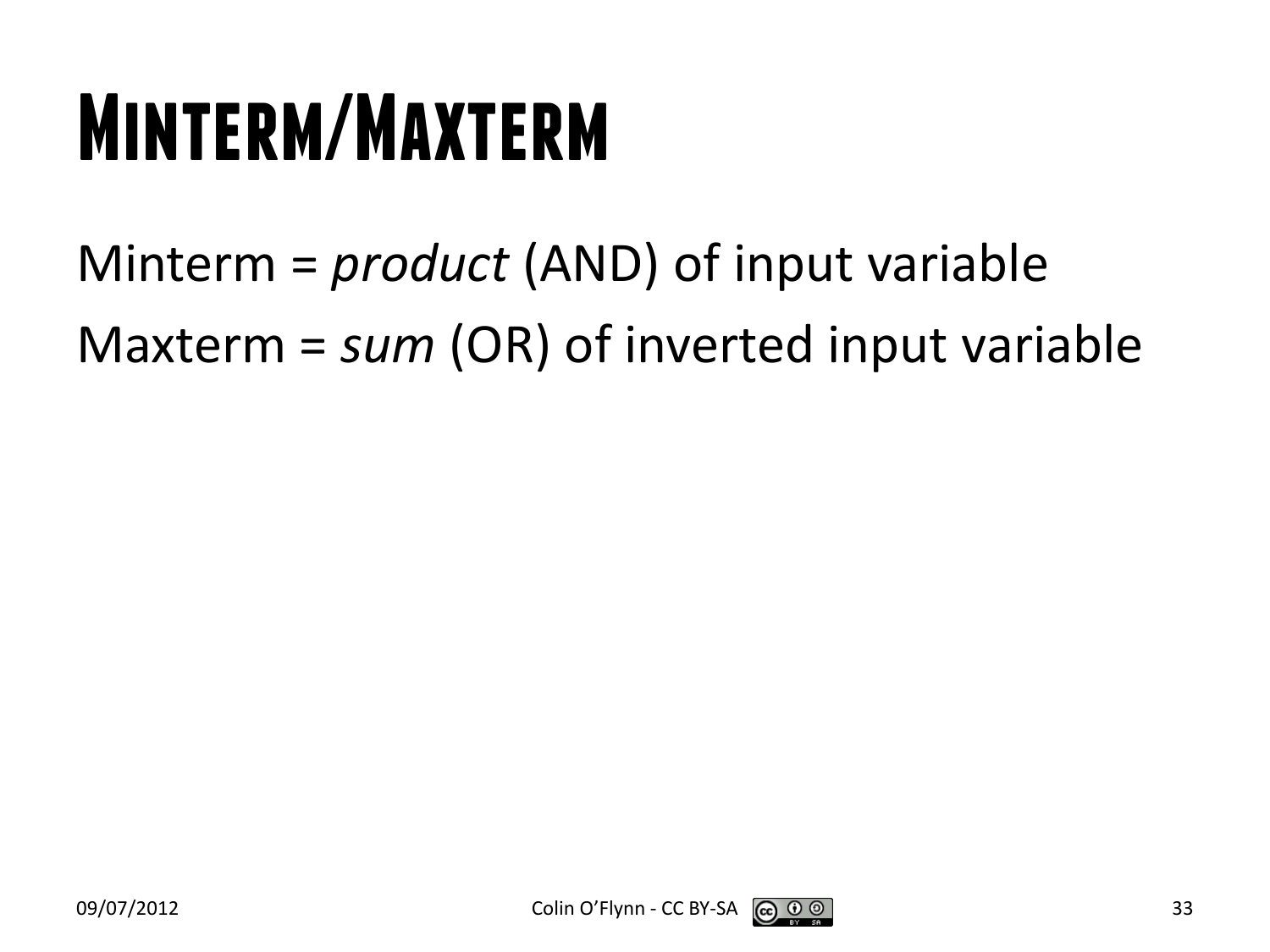# **Sum of Products**

|   | B | C   | <b>Minterms</b>           |   |
|---|---|-----|---------------------------|---|
| O | O | ( ) |                           |   |
| O | O | 1   |                           | O |
| 0 | 1 | O   |                           | O |
| O | 1 | 1   | $m_3 = A \cdot B \cdot C$ | 1 |
| 1 | O | O   | $m_4 = A \cdot B \cdot C$ | 1 |
| 1 | O | 1   | $m_5 = A \cdot B \cdot C$ | 1 |
| 1 | 1 |     | $m_6 = A \cdot B \cdot C$ | 1 |
| 1 | 1 |     | $m_7 = A \cdot B \cdot C$ |   |

$$
f = m_3 + m_4 + m_5 + m_6 + m_7
$$

09/07/2012 Colin O'Flynn - CC BY-SA  $\bigodot_{\mathcal{P}} \mathcal{Q} \bigodot_{\mathcal{P}} \mathcal{Q}$  34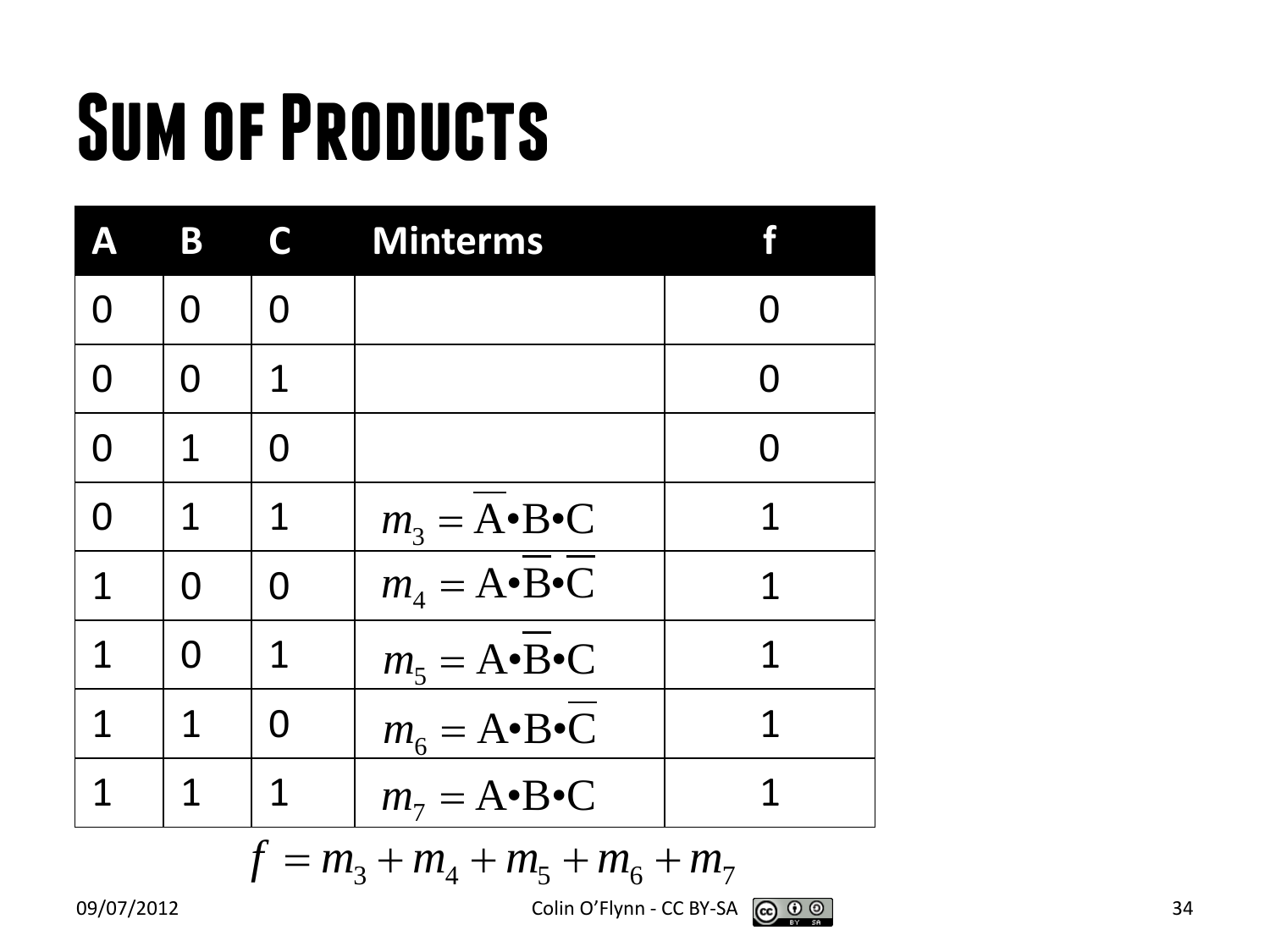#### **Sum of Products**

## $f(A, B, C) = \sum m_i(3, 4, 5, 6, 7)$

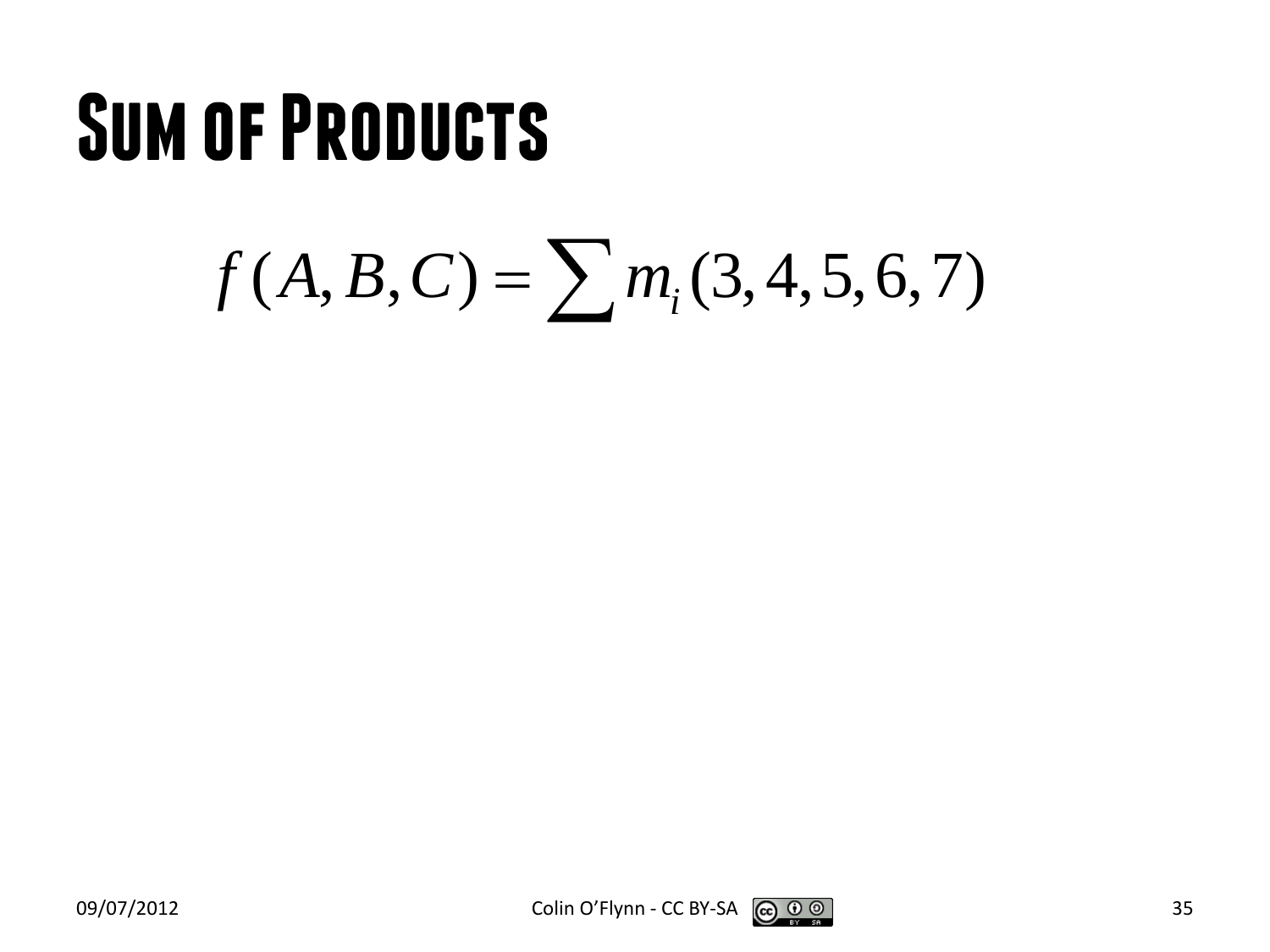## **Sum of Products**

#### $f = \overline{A} \cdot B \cdot C + A \cdot \overline{B} \cdot \overline{C} + A \cdot \overline{B} \cdot C + A \cdot B \cdot \overline{C} + A \cdot B \cdot C$

| No.            | <b>Identity</b>                                                                             | <b>Comments</b>     |
|----------------|---------------------------------------------------------------------------------------------|---------------------|
| 1              | $A+0=A$                                                                                     | Operations with 0   |
|                |                                                                                             | and 1               |
| $\overline{2}$ | $A+1=1$                                                                                     | Operations with 0   |
|                |                                                                                             | and 1               |
| з              | A+A=A                                                                                       | Idempotent          |
| 4              | $A+A=1$                                                                                     | Complements         |
| 5              | $A \bullet 0 = 0$                                                                           | Operations with 0   |
|                |                                                                                             | and $1$             |
| 6              | $A \bullet 1 = A$                                                                           | Operations with 0   |
|                |                                                                                             | and 1               |
| 7              | A•A=A                                                                                       | Idempotent          |
| 8              | $A \cdot \overline{A} = 0$                                                                  | Complements         |
| 9              | A=A                                                                                         |                     |
| 10             | $A+B=B+A$                                                                                   | Commutative         |
| 11             | $A \bullet B = B \bullet A$                                                                 | Commutative         |
| 12             | $A+(B+C)=(A+B)+C=A+B+C$                                                                     | <b>Associative</b>  |
| 13             | $A \bullet (B \bullet C) = (A \bullet B) \bullet C = A \bullet B \bullet C$                 | Associative         |
| 14             | $A \bullet (B+C)=(A \bullet B)+(A \bullet C)$                                               | <b>Distributive</b> |
| 15             | $A+(B\bullet C)=(A+B)\bullet (A+C)$                                                         | <b>Distributive</b> |
| 16             | $A+(A \bullet B)=A$                                                                         | Absorption          |
| 17             | $A \bullet (A + B)=A$                                                                       | Absorption          |
| 18             | $(A \cdot B) + (\overline{A} \cdot C) + (B \cdot C) = (A \cdot B) + (\overline{A} \cdot C)$ | Consensus           |
| 19             | $\overline{A+B+C+}=\overline{A}\bullet\overline{B}\bullet\overline{C}$                      | De Morgan           |
| 20             | $\overline{A \bullet B \bullet C \bullet } = \overline{A} + \overline{B} + \overline{C}$    | De Morgan           |
| 21             | $(A+\overline{B}) \bullet B = A \bullet B$                                                  | Simplification      |
| 22             | $(A \cdot \overline{B}) + B = A + B$                                                        | Simplification      |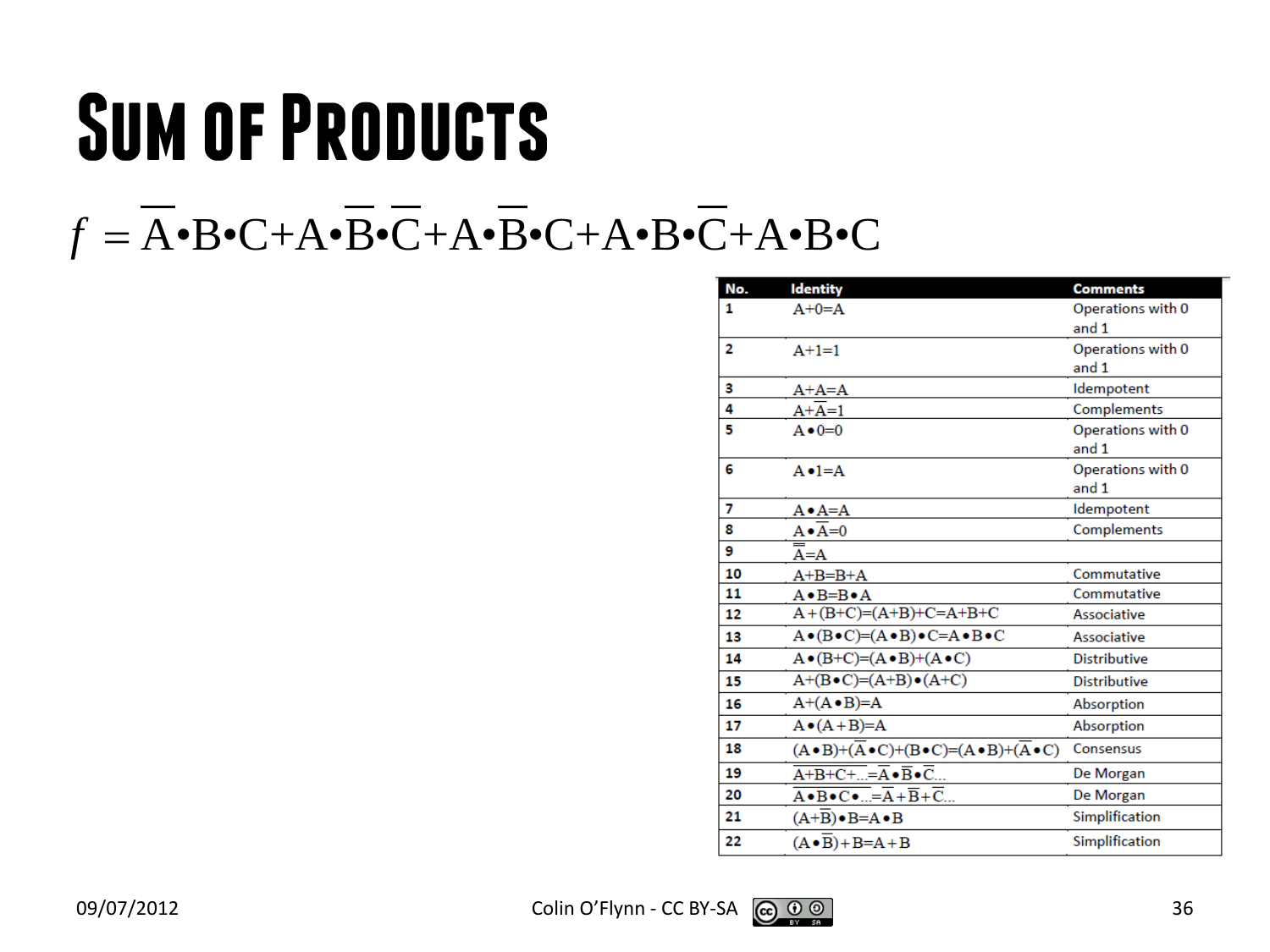#### **Sum of Products** A•B•C+A•B•C+A•B•C+A•B•C+A•B•C *f* =  $=$ A•B•C + A•B • (C+C) + A•B•(C+C)  $= A \cdot B \cdot C + A \cdot B + A \cdot B$  $= A \cdot B \cdot C + A \cdot (B + B)$  $= A \cdot B \cdot C + A$  $= B \cdot C + A$ **Using No.22, where:**  $B^*C = A'$  $A = B'$

| No.            | <b>Identity</b>                                                                             | <b>Comments</b>              |
|----------------|---------------------------------------------------------------------------------------------|------------------------------|
| 1              | $A+0=A$                                                                                     | Operations with 0            |
|                |                                                                                             | and 1                        |
| $\overline{2}$ | $A+1=1$                                                                                     | Operations with 0            |
|                |                                                                                             | and 1                        |
| 3              | $A+A=A$                                                                                     | Idempotent                   |
| 4              | $A+A=1$                                                                                     | Complements                  |
| 5              | $A \bullet 0 = 0$                                                                           | Operations with 0            |
|                |                                                                                             | and 1                        |
| 6              | $A \bullet 1 = A$                                                                           | Operations with 0<br>and $1$ |
| 7              | $A \bullet A = A$                                                                           | Idempotent                   |
| 8              | $A \cdot A = 0$                                                                             | Complements                  |
| 9              | $A = A$                                                                                     |                              |
| 10             | $A+B=B+A$                                                                                   | Commutative                  |
| 11             | $A \bullet B = B \bullet A$                                                                 | Commutative                  |
| 12             | $A+(B+C)=(A+B)+C=A+B+C$                                                                     | Associative                  |
| 13             | $A \bullet (B \bullet C) = (A \bullet B) \bullet C = A \bullet B \bullet C$                 | Associative                  |
| 14             | $A \bullet (B+C)=(A \bullet B)+(A \bullet C)$                                               | <b>Distributive</b>          |
| 15             | $A+(B\bullet C)=(A+B)\bullet (A+C)$                                                         | <b>Distributive</b>          |
| 16             | $A+(A \bullet B)=A$                                                                         | Absorption                   |
| 17             | $A \bullet (A + B)=A$                                                                       | Absorption                   |
| 18             | $(A \cdot B) + (\overline{A} \cdot C) + (B \cdot C) = (A \cdot B) + (\overline{A} \cdot C)$ | Consensus                    |
| 19             |                                                                                             | De Morgan                    |
| 20             | $\overline{A \bullet B \bullet C \bullet } = \overline{A} + \overline{B} + \overline{C} $   | De Morgan                    |
| 21             | $(A+B) \cdot B = A \cdot B$                                                                 | Simplification               |
| 22             | $(A \cdot B) + B = A + B$                                                                   | Simplification               |
|                | $\overline{A+B+C+}=\overline{A}\bullet\overline{B}\bullet\overline{C}$                      |                              |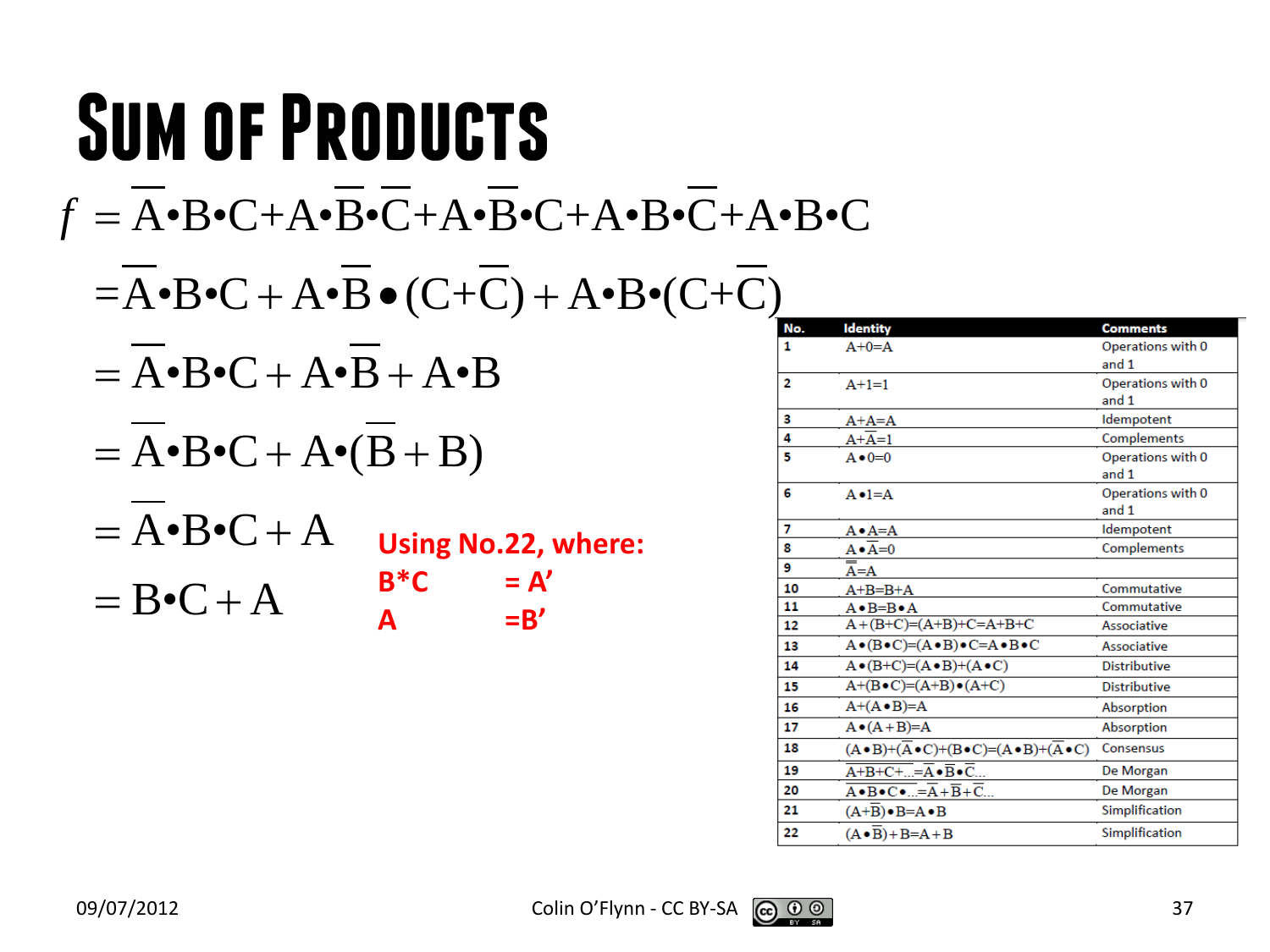|             | B           | C           | <b>Maxterms</b>   |   |
|-------------|-------------|-------------|-------------------|---|
| 0           | O           | O           | $M_0 = A + B + C$ |   |
| $\Omega$    | $\Omega$    | $\mathbf 1$ | $M_1 = A + B + C$ | O |
| $\Omega$    | $\mathbf 1$ | O           | $M_2 = A + B + C$ | O |
| $\Omega$    | $\mathbf 1$ | 1           |                   | 1 |
| 1           | $\Omega$    | O           |                   | 1 |
| $\mathbf 1$ | O           | $\mathbf 1$ |                   | 1 |
| 1           | 1           | N           |                   | 1 |
| 1           | 1           |             |                   |   |

$$
f = M_0 \bullet M_1 \bullet M_2
$$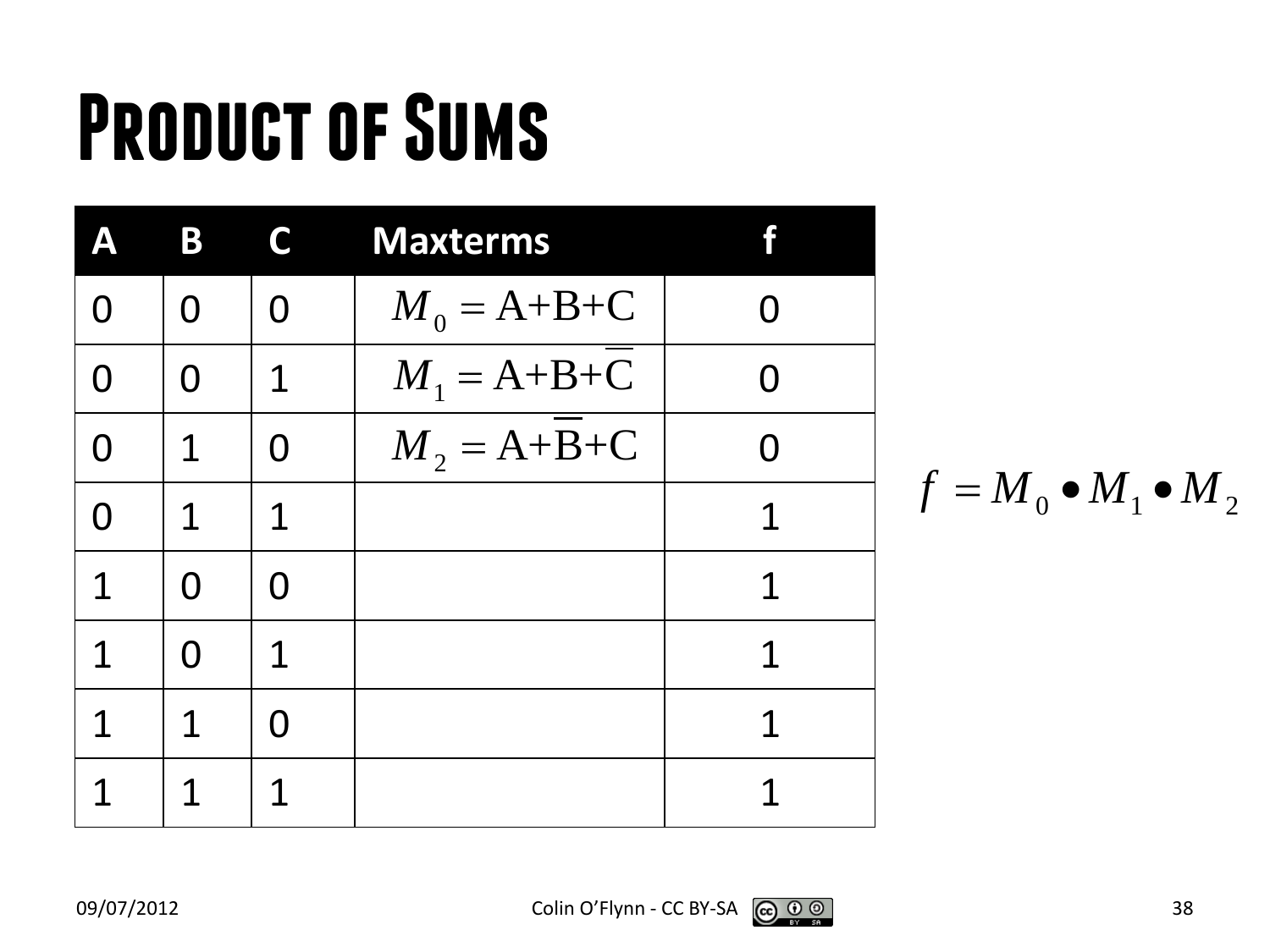#### $f(A, B, C) = \prod M_i(0,1,2)$



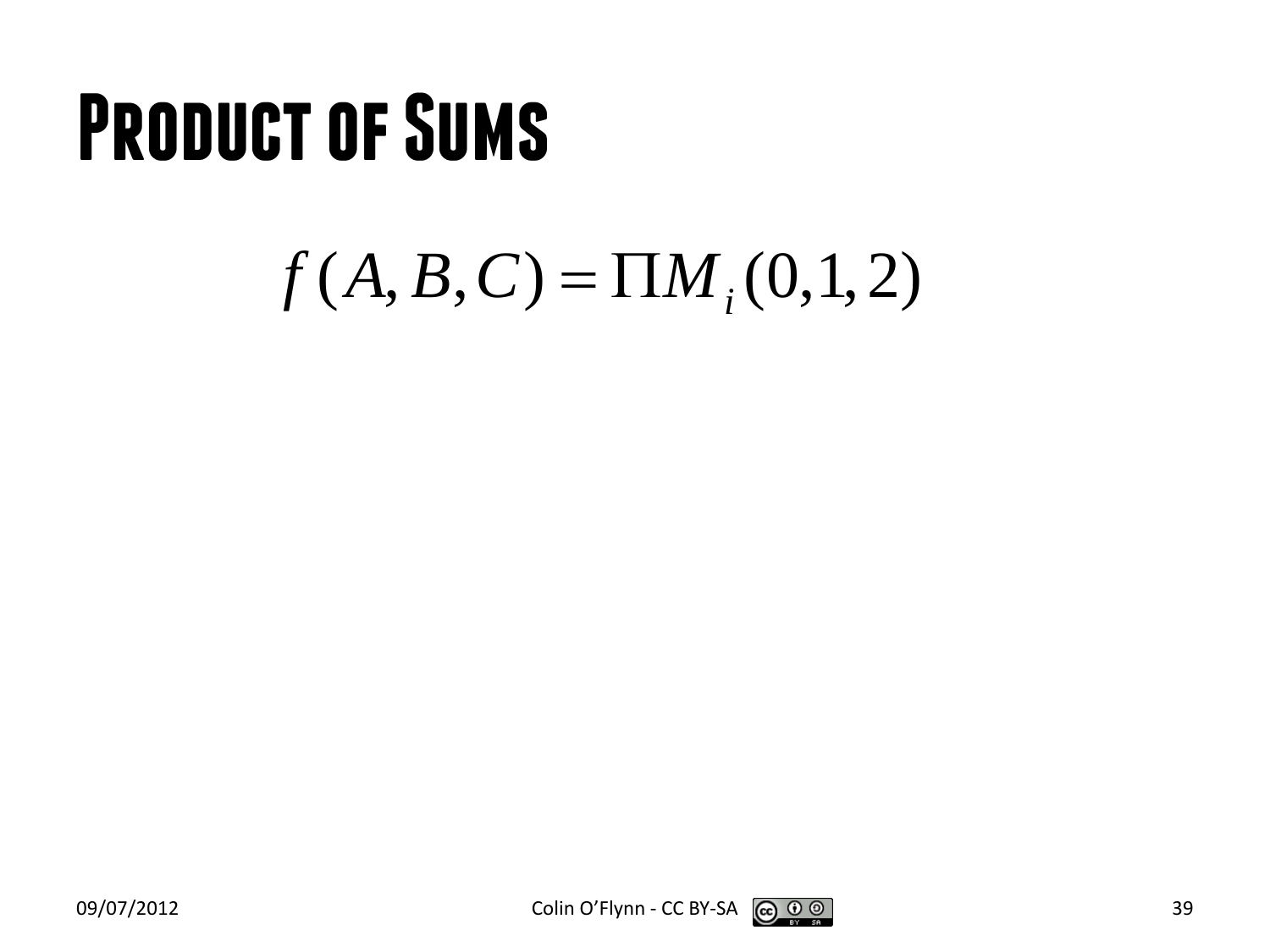$f = (A+B+C) \cdot (A+B+\overline{C}) \cdot (A+\overline{B}+C)$ 

| No.            | <b>Identity</b>                                                                             | <b>Comments</b>            |
|----------------|---------------------------------------------------------------------------------------------|----------------------------|
| 1              | $A+0=A$                                                                                     | Operations with 0          |
|                |                                                                                             | and 1                      |
| $\overline{2}$ | $A+1=1$                                                                                     | Operations with 0          |
|                |                                                                                             | and 1                      |
| з              | $A+A=A$                                                                                     | Idempotent                 |
| 4              | $A+A=1$                                                                                     | Complements                |
| 5              | $A \bullet 0 = 0$                                                                           | Operations with 0          |
|                |                                                                                             | and 1                      |
| 6              | $A \bullet 1 = A$                                                                           | Operations with 0<br>and 1 |
| 7              | $A \bullet A = A$                                                                           | Idempotent                 |
| 8              | $A \bullet A = 0$                                                                           | Complements                |
| 9              | $A = A$                                                                                     |                            |
| 10             | $A+B=B+A$                                                                                   | Commutative                |
| 11             | $A \bullet B = B \bullet A$                                                                 | Commutative                |
| 12             | $A+(B+C)=(A+B)+C=A+B+C$                                                                     | Associative                |
| 13             | $A \bullet (B \bullet C) = (A \bullet B) \bullet C = A \bullet B \bullet C$                 | Associative                |
| 14             | $A \bullet (B+C)=(A \bullet B)+(A \bullet C)$                                               | <b>Distributive</b>        |
| 15             | $A+(B\bullet C)=(A+B)\bullet (A+C)$                                                         | <b>Distributive</b>        |
| 16             | $A+(A \bullet B)=A$                                                                         | Absorption                 |
| 17             | $A \bullet (A + B)=A$                                                                       | Absorption                 |
| 18             | $(A \cdot B) + (\overline{A} \cdot C) + (B \cdot C) = (A \cdot B) + (\overline{A} \cdot C)$ | Consensus                  |
| 19             | $\overline{A+B+C+}=\overline{A}\bullet\overline{B}\bullet\overline{C}$                      | De Morgan                  |
| 20             | $\overline{A \bullet B \bullet C \bullet } = \overline{A} + \overline{B} + \overline{C} $   | De Morgan                  |
| 21             | $(A+\overline{B}) \bullet B = A \bullet B$                                                  | Simplification             |
| 22             | $(A \cdot \overline{B}) + B = A + B$                                                        | Simplification             |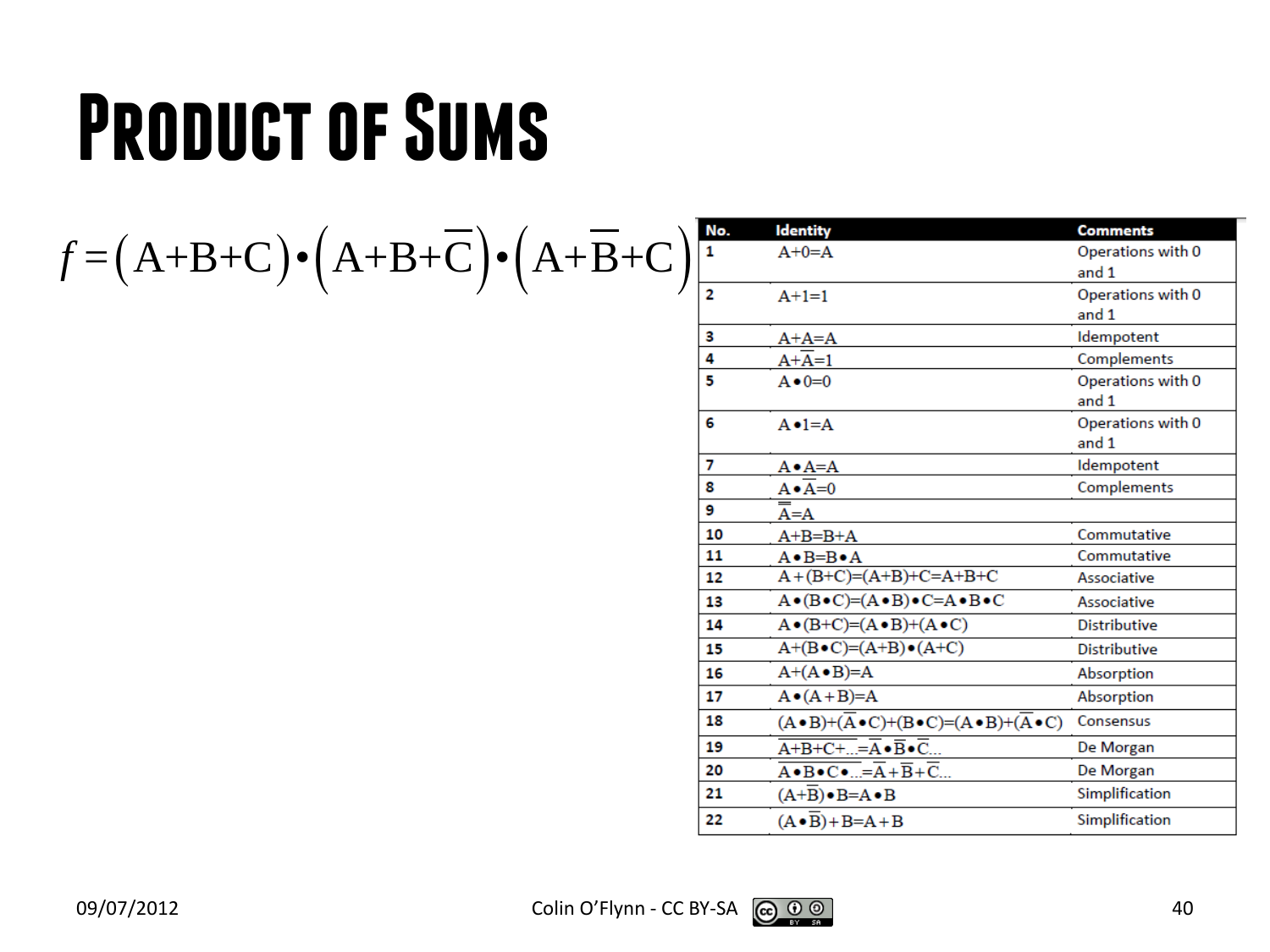$$
f = (A+B+C)\cdot (A+B+\overline{C})\cdot (A+\overline{B}+C)
$$
  
\n
$$
= [(A+B)+(C\cdot\overline{C})]\cdot (A+\overline{B}+C)
$$
  
\n
$$
= (A+B)\cdot (A+\overline{B}+C)
$$
  
\n
$$
=A+(B\cdot(\overline{B}+C))
$$
  
\n
$$
=A+(B\cdot\overline{B}+B\cdot C)
$$
  
\n
$$
=A+B\cdot C
$$

| No. | <b>Identity</b>                                                                             | <b>Comments</b>            |
|-----|---------------------------------------------------------------------------------------------|----------------------------|
| 1   | $A+0=A$                                                                                     | Operations with 0<br>and 1 |
| 2   | $A+1=1$                                                                                     | Operations with 0<br>and 1 |
| з   | $A+A=A$                                                                                     | Idempotent                 |
| 4   | $A+A=1$                                                                                     | Complements                |
| 5   | $A \bullet 0 = 0$                                                                           | Operations with 0<br>and 1 |
| 6   | $A \cdot 1 = A$                                                                             | Operations with 0<br>and 1 |
| 7   | A•A=A                                                                                       | Idempotent                 |
| 8   | $A \bullet A = 0$                                                                           | Complements                |
| 9   | $A = A$                                                                                     |                            |
| 10  | $A+B=B+A$                                                                                   | Commutative                |
| 11  | $A \bullet B = B \bullet A$                                                                 | Commutative                |
| 12  | $A+(B+C)=(A+B)+C=A+B+C$                                                                     | Associative                |
| 13  | $A \bullet (B \bullet C) = (A \bullet B) \bullet C = A \bullet B \bullet C$                 | Associative                |
| 14  | $A \bullet (B+C)=(A \bullet B)+(A \bullet C)$                                               | <b>Distributive</b>        |
| 15  | $A+(B\bullet C)=(A+B)\bullet (A+C)$                                                         | <b>Distributive</b>        |
| 16  | $A+(A \bullet B)=A$                                                                         | Absorption                 |
| 17  | $A \bullet (A + B)=A$                                                                       | Absorption                 |
| 18  | $(A \cdot B) + (\overline{A} \cdot C) + (B \cdot C) = (A \cdot B) + (\overline{A} \cdot C)$ | Consensus                  |
| 19  | $\overline{A+B+C+}=\overline{A}\bullet\overline{B}\bullet\overline{C}$                      | De Morgan                  |
| 20  | $\overline{A \bullet B \bullet C \bullet } = \overline{A} + \overline{B} + \overline{C} $   | De Morgan                  |
| 21  | $(A+\overline{B}) \bullet B = A \bullet B$                                                  | Simplification             |
|     |                                                                                             |                            |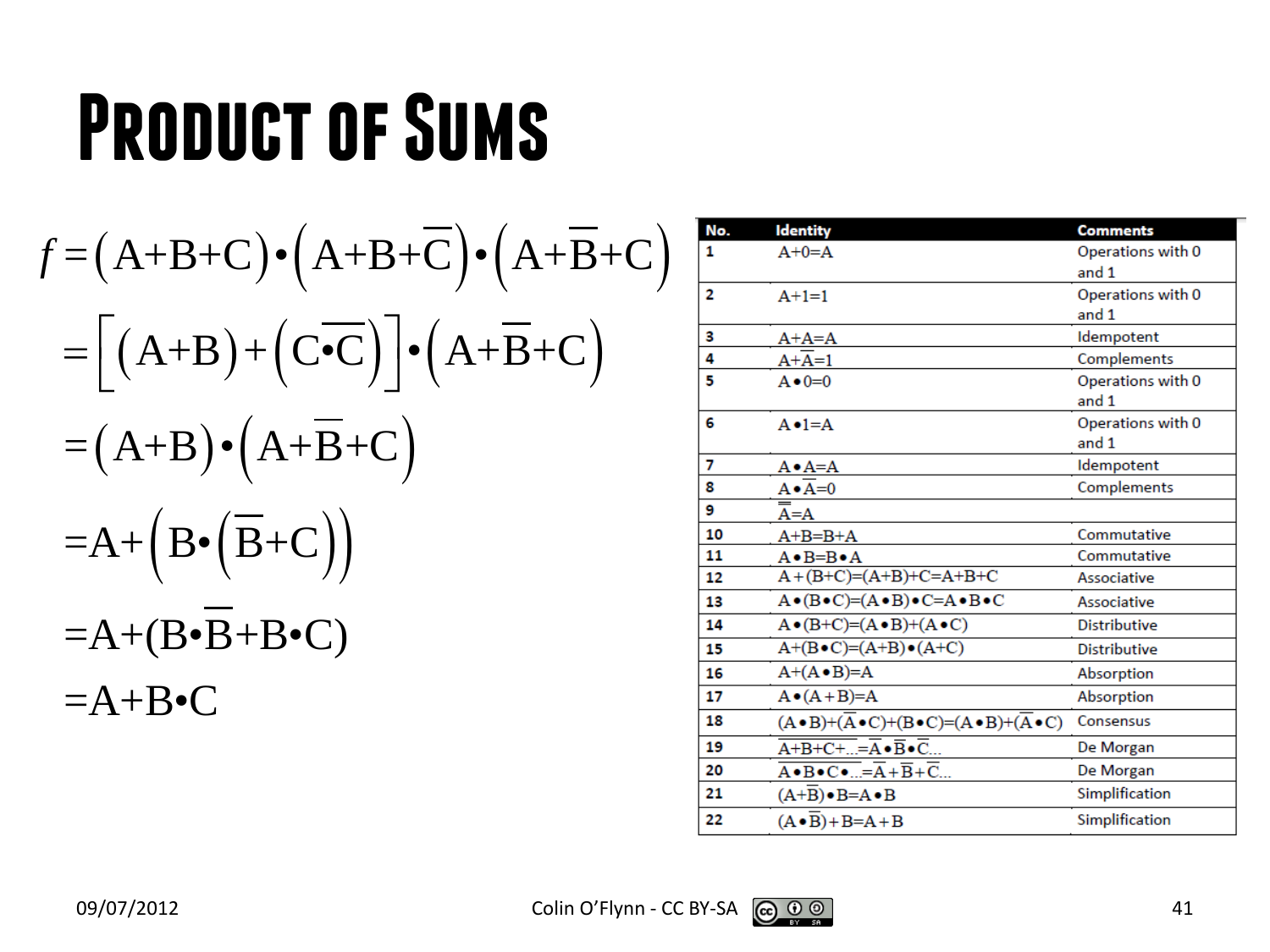#### **Two-Level Combinational Logic**